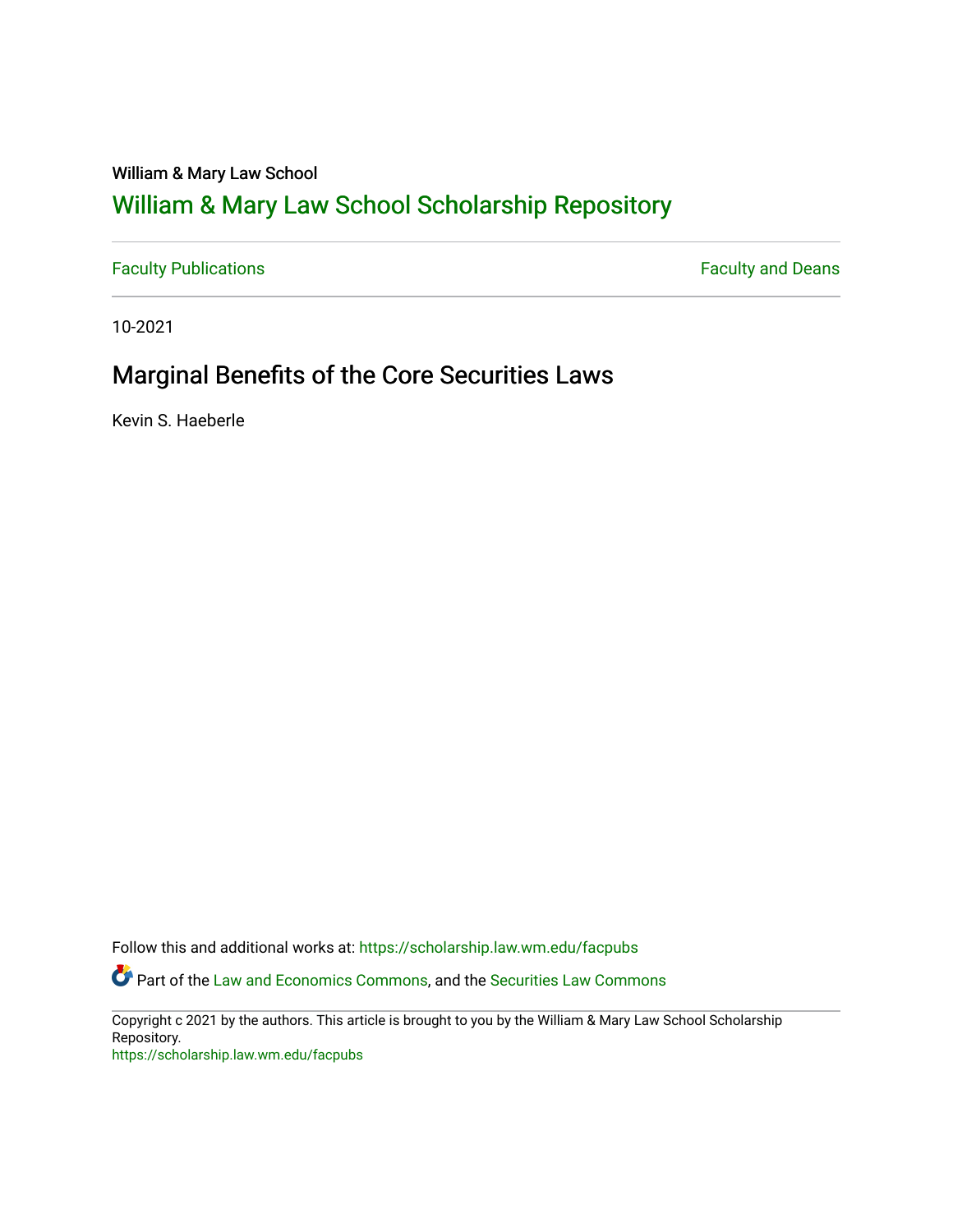# Marginal Benefits of the Core Securities Laws

# Kevin S. Haeberle∗

## **ABSTRACT**

To every thing there is a season. In the area of securities regulation in the United States, it is the season for expansion. This article shows why such expansion should not involve use of the core issuer disclosure, fraud, and insider trading laws to reduce information asymmetry in the stock market in the name of investor protection. I argue that any expansion of these laws focused on this secondary market should therefore be justified by distinct concerns (namely, efficiency ones). Moreover, any push to better serve and protect investors should be focused on other areas of securities law (such as those relating to the structure of securities markets) or other markets (such as the market for investment management).

**KEYWORDS**:US securities regulation; disclosure, fraud, and insidertrading law; US stock market

### **I. INTRODUCTION**

A new administration came into power in Washington in January 2020, and in the area of securities regulation, an increased focus on investor protection is expected over the coming years.<sup>[1](#page-1-0)</sup> Professor Spatt (former chief economist at the Securities and Exchange Commission (SEC)) summed upthe view of many when he said: 'The classic orientation is Republican regulators have tended to view investor protection issues relatively narrowly and Democratic regulators have viewed it expansively' and 'investors should expect a more energetic SEC that will work to broaden what public companies

- Kevin S Haeberle, William and Mary Law School, 613 South Henry Street, Williamsburg, VA 23185, United States. Email: kshaeberle@wm.edu.
- <span id="page-1-0"></span>1 Tory Newmyer, 'The Finance 202: Gary Gensler, Biden's Likely Pick to Lead the SEC, Has Earned His Rep as a Wall Street Scourge' *Washington Post* (13 January 2021) ('Gary Gensler as chairman of the SEC is exactly what not only the SEC needs, but what investors who've been thrown to the wolves for the last four years need. He has the potential to return the SEC to the gold standard of investor protection.' (quoting Dennis Kelleher, president of Better Markets)); Paul Kiernan and Scott Patterson, 'An Old Foe of Banks Could Be Wall Street's New Top Cop' *The Wall St Journal* (16 January 2021) ('Critics of the SEC in recent years have said it focused too much on helping companies raise capital and not enough on investor protections. . . . [T]he agency "engaged in numerous rule-makings of a deregulatory nature" last year that "often had the effect of diminishing investor protections."' (quoting Rick Fleming, the SEC's in-house investor advocate)).

© The Author(s) 2021. Published by Oxford University Press.

This is an Open Access article distributed under the terms of the Creative Commons Attribution License [\(http://](http://creativecommons.org/licenses/by/4.0/) [creativecommons.org/licenses/by/4.0/\)](http://creativecommons.org/licenses/by/4.0/), which permits unrestricted reuse, distribution, and reproduction in any medium, provided the original work is properly cited.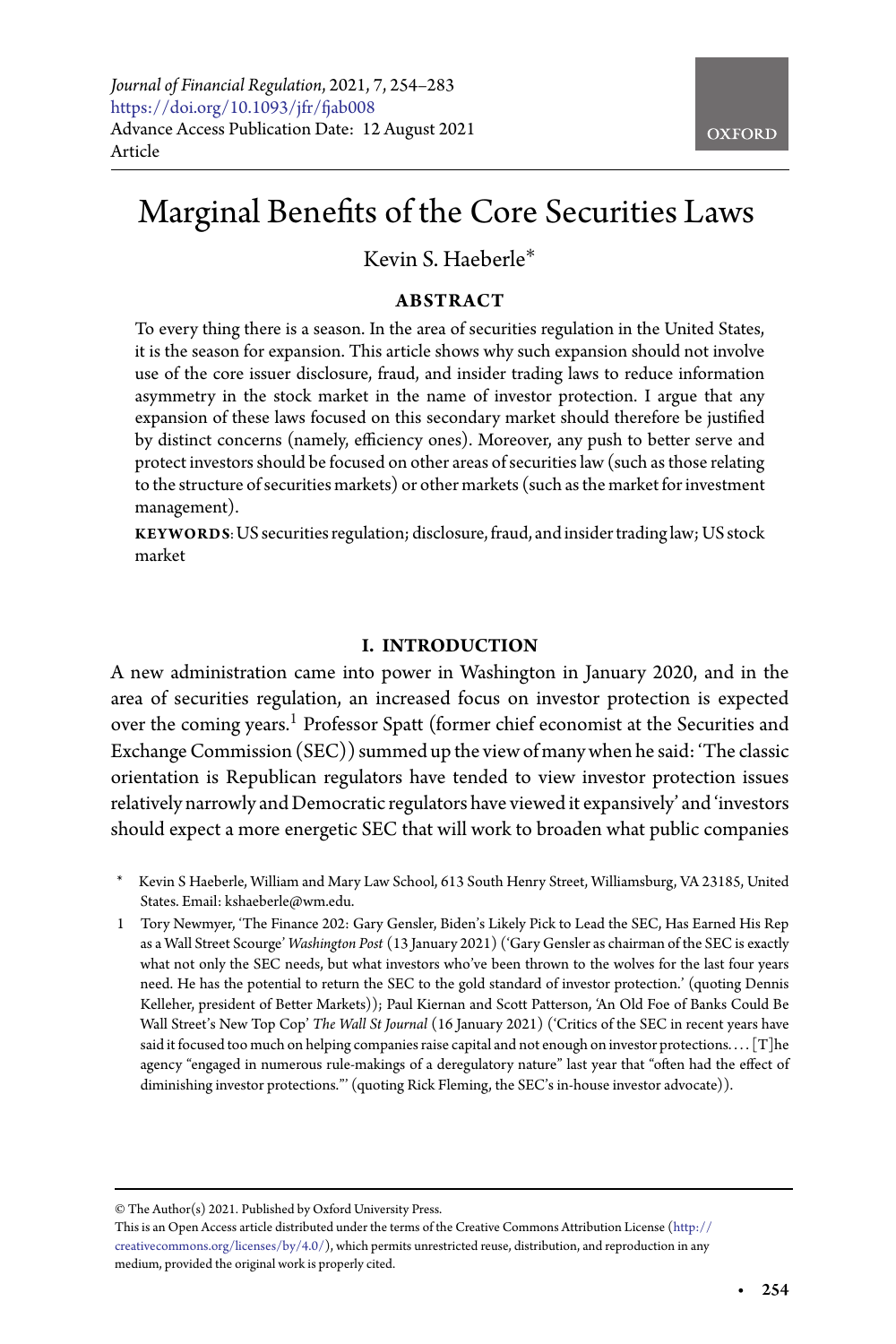must disclose and bring a wider array of enforcement actions against financial firms and actors' $^2$  $^2$ 

In this article I attempt to improve the expected regulatory focus. In particular, the article presents a close study of the reductions to stock-market $3$  information asymmetry provided by the issuer disclosure, fraud, and insider trading laws that sit at the centre of US securities regulation. The study reveals that these reductions lead to, at best, very limited benefits on the margin for passive investors<sup>4</sup> in the stock market today. I therefore question the investor-protection value of an expansion to the core securities laws and attempt to shift the regulatory focus to other policy rationales, laws, and markets.

Securities markets, so goes the story, are especially prone to problems of information asymmetry. More precisely, it has been argued that information asymmetry among stock-market investors results in three interconnected categories of negative social effects: those relating to consumer protection, fairness, and economic efficiency.<sup>[5](#page-2-3)</sup> The main consumer-protection concern is that lesser-informed investors (including even

- <span id="page-2-0"></span>2 See Chris Matthews, 'From Climate Change to Free-Trading Apps, Brace for an Aggressive SEC Under Biden, Experts Say' *MarketWatch* (23 November 2020) *<*[www.marketwatch.com/story/from-climate-change-to](www.marketwatch.com/story/from-climate-change-to-free-trading-apps-brace-for-an-aggressive-sec-under-biden-experts-say-11606143620)[free-trading-apps-brace-for-an-aggressive-sec-under-biden-experts-say-11606143620](www.marketwatch.com/story/from-climate-change-to-free-trading-apps-brace-for-an-aggressive-sec-under-biden-experts-say-11606143620)*>* accessed 28 July 2021 (first quoting from Professor Chester Spatt, then paraphrasing his words).
- <span id="page-2-1"></span>3 I use the term 'stock market' to refer to the market for previously issued public-company stock, as opposed to the distinct new-issuance market. In other words, my focus is on the secondary market and not the primary one.
- <span id="page-2-2"></span>4 My precise focus is on those who are engaged in trading to accumulate, rebalance, and/or liquidate pieces of diversified stock portfolios held to earn market-wide risk premiums or the like over relatively long periods. This group includes (1) individuals who invest via retail-level brokerage accounts; (2) individuals who invest through investment-fund intermediaries; and (3) institutions that invest on their own behalf. I focus on these investors because investor protection has generally been defined to mean the protection of such long-term investors (with a special focus on ordinary individuals). Eg, Concept Release on Equity Market Structure, Exchange Act Release No 34-61358, 75 Fed Reg 3593, 3603 (proposed 21 January 2010) (to be codified at 17 CFR pt 242) (hereinafter 'Market Structure Concept Release') ('In assessing the performance of the current equity market structure and whether it is meeting the relevant Exchange Act objectives, the Commission is particularly focused on the interests of long-term investors.'). See also, Yoon-Ho Alex Lee, 'The Efficiency Criterion for Securities Regulation: Investor Welfare or Total Surplus?' (2015) 57 Ariz L Rev 85, 111 (noting that the SEC's investor-protection approach has involved calculating costs and benefits 'from the perspective of the "representative (long-term) investor," one who has a long-term interest in the well-being of the firm'). Moreover, both social science and regulators encourage a passive approach for those investors. Eg, Burton G Malkiel, *A Random Walk Down Wall Street: The Time-Tested Strategy for Successful Investing* (11th edn, Norton, W.W. & Company, Inc. 2015) 266–67 ('Because active management generally fails to provide excess returns and also tends to generate greater tax burdens for investors as they regularly realize capital gains, the advantage of passive management holds with even greater force.'); ibid 407; Ian Ayres and Edward Fox, 'Alpha Duties: The Search for Excess Returns and Appropriate Fiduciary Duties' (2019) 97 Tex L Rev 445, 453 ('[T]he consensus among economists and financial professionals is surprisingly straightforward: Absent an alpha opportunity, one should hold a portfolio which is (1) well-diversified, (2) low-cost, and (3) exposes you to age-appropriate stock market risk.'). The judges of the chief corporate law tribunal in the United States have also supported this thinking. Eg, Leo E Strine, Jr, 'Essay, One Fundamental Corporate Governance Question We Face: Can Corporations Be Managed for the Long Term Unless Their Powerful Electorates Also Act and Think Long-Term?' (2010) 66 Bus Law 1, 12 (stating that '[m]any of the wisest end-user investors*...* choose investment funds that do not churn: index funds', and discussing the social science backing this view).
- <span id="page-2-3"></span>5 For a detailed overview of these effects, see Merritt B Fox and Kevin S Haeberle, 'Evaluating Stock-Trading Practices and Their Regulation' (2017) 42 J Corp L 887.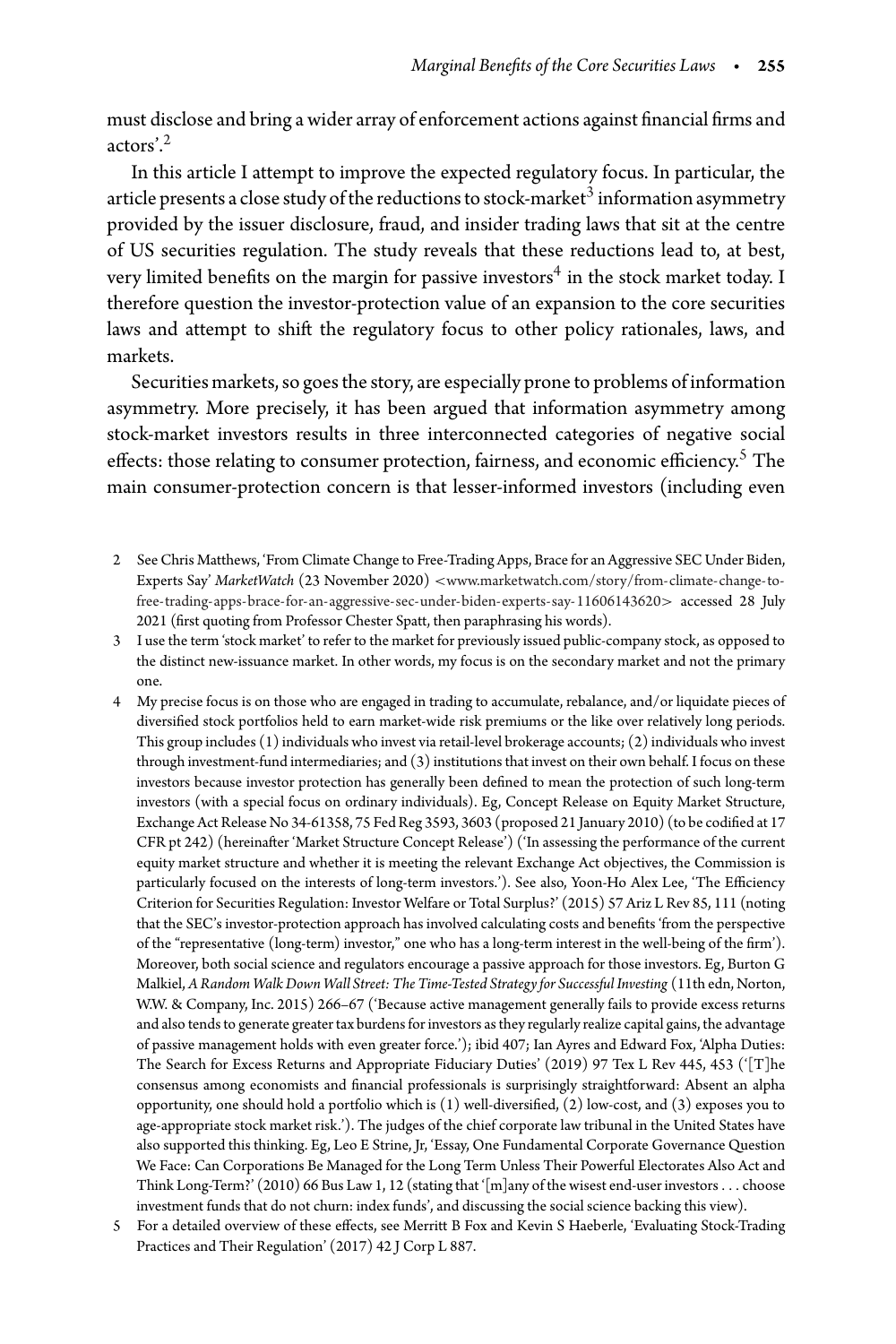sophisticated ones) will be harmed—including by incurring precaution costs.<sup>[6](#page-3-0)</sup> The fairness concern generally revolves around any actual unfairness along with larger perceptions of unfairness and any related lack of investor confidence in the market.<sup>7</sup> The efficiency concern centres on the extent to which the secondary market, when impeded by information asymmetry, will  $(1)$  allocate capital to its best uses;<sup>8</sup>  $(2)$  align managerial interests with those of shareholders and society;<sup>9</sup> and (3) spread risk to its lowest-cost bearers.<sup>10</sup> Accordingly, stock-market information asymmetry is thought to fray important pieces of our social and economic fabric.

To reduce the fraying, securities regulation has long been focused on compelling information sharing by firms (issuer-disclosure law), in an honest manner (fraud law), while restricting pre-disclosure trading (insider trading law).<sup>[11](#page-3-5)</sup> A considerable portion of these interconnected laws is focused on the secondary market<sup>[12](#page-3-6)</sup> and, to some, is desirable from an investor-protection perspective that focuses on protecting passive investors. But to others, this perspective is misguided.<sup>[13](#page-3-7)</sup> To date, the main argument

- <span id="page-3-0"></span>6 Ibid 909–12. For an overview of the precaution-cost concern, see Paul G Mahoney, 'Precaution Costs and the Law of Fraud in Impersonal Markets' (1992) 78 Va L Rev 623, 642–43.
- 7 Fox and Haeberle (n 5) 909–12.
- <span id="page-3-1"></span>8 Eg, ibid 897–903.
- <span id="page-3-2"></span>9 Eg, ibid 890–95.
- <span id="page-3-4"></span><span id="page-3-3"></span>10 Ibid 907–08; see also, eg, Lawrence R Glosten and Talis J Putnins, 'Welfare Costs of Informed Trade' (5 November 2019) 6 (unpublished draft on file with the author).
- <span id="page-3-5"></span>11 See, eg, Luca Enriques and Sergio Gilotta, 'Disclosure and Financial Market Regulation' in Niamh Moloney, Eilis Ferran and Jennifer Payne (eds), *The Oxford Handbook of Financial Regulation* (2015) 515 ('Mandatory Disclosure may protect investors by enabling them not to be "exploited" by traders having superior information (insiders and professional investors).'); James C Spindler, 'We Have a Consensus on Fraud on the Market—and It's Wrong' (2017) 7 Harv Bus L Rev 67, 113 n173 ('The general economic consensus, supported by empirical findings, is that more or better  $[company]$  reporting reduces information asymmetry and increases liquidity, at least in the long run.'); Christian Leuz and Robert E Verrechia, 'The Economic Consequences of Increased Disclosure' (2000) 38 J Acct Res 91; Enriques and Gilotta (n 11) 515 (discussing the view of 'market egalitarianism' and noting that it 'has received strong support in the past and has profoundly influenced the evolution of securities regulation on both sides of the Atlantic (for example, it gave rise to the ban on insider trading in the US and has long shaped much of the SEC policy as regards mandatory disclosure)'); Enriques and Gilotta (n 11) 516 (stating that 'market egalitarianism is still very popular among regulators and courts').
- <span id="page-3-6"></span>12 Public companies are required to provide ongoing, periodic disclosure, including quarterly reports (10- Qs), annual reports (10-Ks), and reports based on certain significant firm events within four days of their occurrence (8-Ks). And one of the farthest-reaching aspects of the fraud overlay on the disclosure regime (the fraud-on-the-market theory of reliance that allows for large class actions targeting corporate misrepresentations) subjects firms and their agents to liability to secondary-market investors even when those firms and agents are not buying or selling opposite those investors. Eg, Merritt B Fox, 'Why Civil Liability for Disclosure Violations When Issuers Do Not Trade?' (2009) 78 Wisc L Rev 299. This theory is exclusively focused on efficient markets and the secondary market for public-company stock is generally efficient, whereas the primary market is not. Lastly, the enforcement of insider-trading law has been almost exclusively focused on trades made in the secondary market.
- <span id="page-3-7"></span>13 For prominent examples of this view, see Zohar Goshen and Gideon Parchomovsky, 'The Essential Role of Securities Regulation' (2006) 55 Duke LJ 711, 713 ('Any serious examination of the role and function of securities regulation must sidestep the widespread, yet misguided, belief that securities regulation aims at protecting the common investor. Securities regulation is not a consumer protection law.'); Henry Manne, 'In Defense of Insider Trading' (1966) Harv Bus Rev, Nov–Dec 113, 114; ('[T]he only stock market participants who are likely to benefit from a rule preventing insider trading are the short-term speculators and traders, not the long-term investors who are regularly stated to be the objects of the SEC's solicitude.'); Merritt B Fox and others, 'Law, Share Price Accuracy, and Economic Performance: The New Evidence' (2003) 102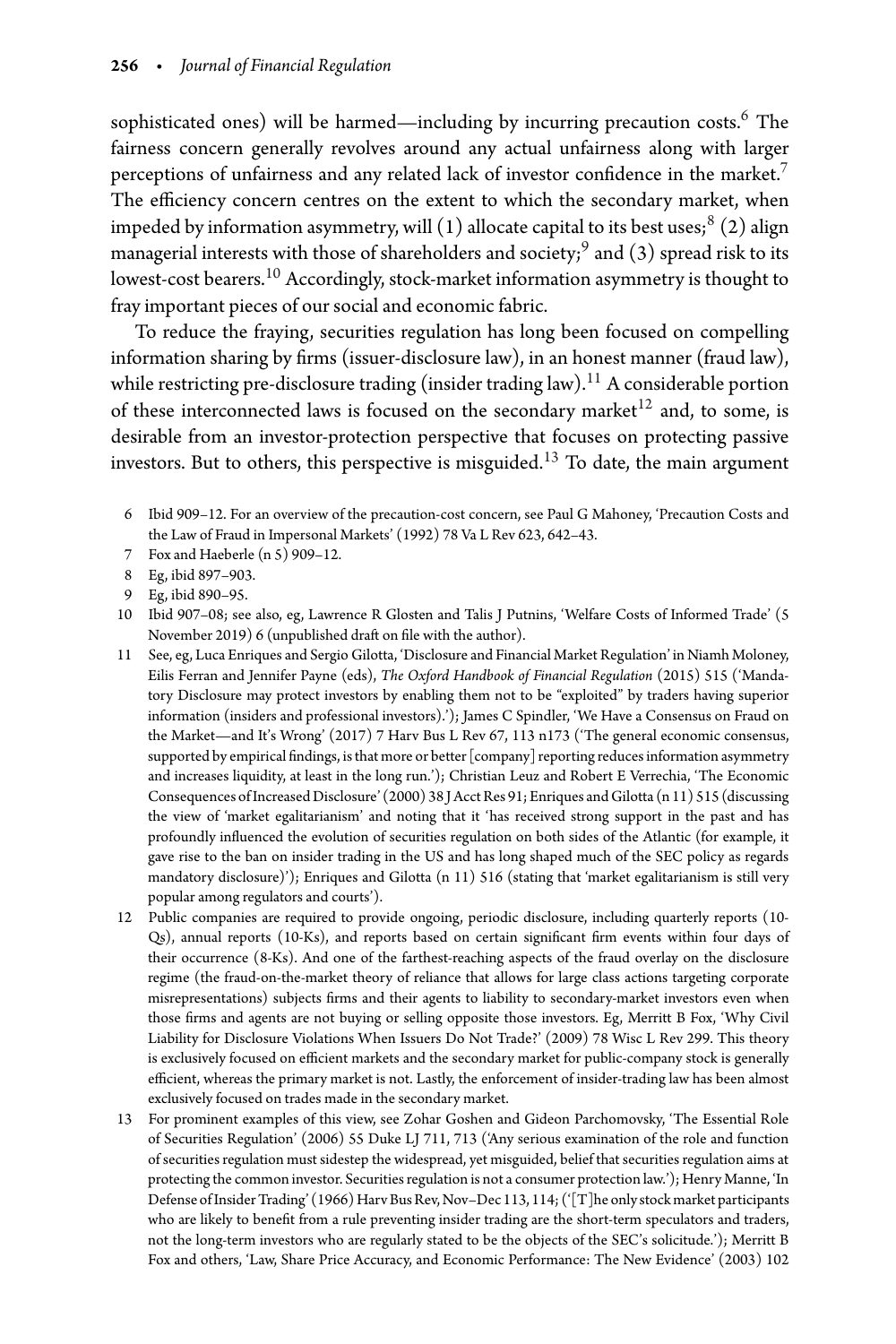for scepticism has been that investors can price protect against heightened information asymmetry. $^{14}$  $^{14}$  $^{14}$ 

In recent work,[15](#page-4-1) I took the focus on price discounts a step further. I theorized that discounts for stock-market information asymmetry confer a disproportionate *benefit* on buy-and-hold investors—and that the core securities laws therefore take something important away from those investors. I reasoned that the discount is set by the marginal investor, and that this investor likely has an investment time horizon that is far shorter than that of buy-and-hold investors. Because the main effects of information asymmetry are more costly to shorter-term investors and less costly to longer-term ones, the discount set by the former (the shorter-term investors) is larger than that needed to negate the effects of information asymmetry for the latter (the longer-term investors). The discount set by the marginal investor (and their shorter-term investment horizon) thus provides buy-and-hold investors with excess investment return beyond that needed to compensate those longer-term investors for the costs information asymmetry imposes on them. For this reason, the core issuer disclosure, fraud, and insider trading laws that reduce information asymmetry (and therefore reduce the extent to which the marginal investor will discount prices) take that excess return away from buy-and-hold investors.

In this article, I look at the stock market and its regulation from a different angle one that puts the above-described discounts to the side. Section II provides background on aspects of the relevant regulatory regime that are likely to be subject to expansionary efforts today. Section III then traces the investor-protection concerns at issue back to their origin in the market, thereby identifying the initial costs of inter-investor information asymmetry for passive investors. This section focuses on these costs because any larger consumer-protection, fairness, or efficiency concern about stock-market information asymmetry relating to these investors must be traceable to those costs, if

Mich L Rev 331, 335–36 (hereinafter 'Share Price Accuracy') ('[A] law requiring issuers to disclose more informationthanthey would otherwise voluntarily disclose is unnecessaryto protect ordinary investors from buying shares at prices that are unfair in the sense of being on average greater than their actual values.'); Richard A Booth, 'The End of the Securities Fraud Class Action as We Know It' (2007) 4 Berkeley Bus LJ 1, 11 ('[I]nvestors are fully protected from simple securities fraud through diversification. They need no remedy.'); Frank H Easterbrook and Daniel R Fischel, 'Mandatory Disclosure and the Protection of Investors' (1984) 70 Va L Rev 669, 694 (stating that the investor-protection rationale 'is as unsophisticated as the investors it is supposed to protect').

- <span id="page-4-0"></span>14 See, eg, Stephen JChoi and Andrew T Guzman, 'Portable Reciprocity: Rethinkingthe International Reach of Securities Regulation' (1998) 71 S Cal L Rev 903, 925 ('[T]he market will take into account the value of the securities laws*...*[I]f the laws provide opportunity for managers to extract value from the firm, this will be reflected in lower prices for the traded securities.'); Share Price Accuracy (n 13) 336 n 13 (noting the 'broad consensus that the effect of *...* future disclosure practices on the expected future cash flow to holders of the issuer's shares is reflected in the price'). The precise discounts in focus in the text relating to information asymmetry have been recognized in at least a broad way among legal scholars since as early as 1981. Frank H Easterbrook, 'Insider Trading, Secret Agents, Evidentiary Privileges, and the Production of Information' (1981) Sup Ct Rev 309, 325. Those discounts were later more formally modelled in an economics article, Yakov Amihud and Haim Mendelson, 'Asset Pricing and the Bid-Ask Spread' (1986) 17 J Fin Econ 223, and in the literature built on that article, see Yakov Amihud, Haim Mendelson and Lasse Heje Pedersen, *Market Liquidity: Asset Pricing, Risk, and Crises* (Cambridge University Press 2013) (providing an overview of this literature).
- <span id="page-4-1"></span>15 Kevin S. Haeberle, *Information Asymmetry and the Protection of Ordinary Investors*, 53 UC Davis L Rev 145 (2019).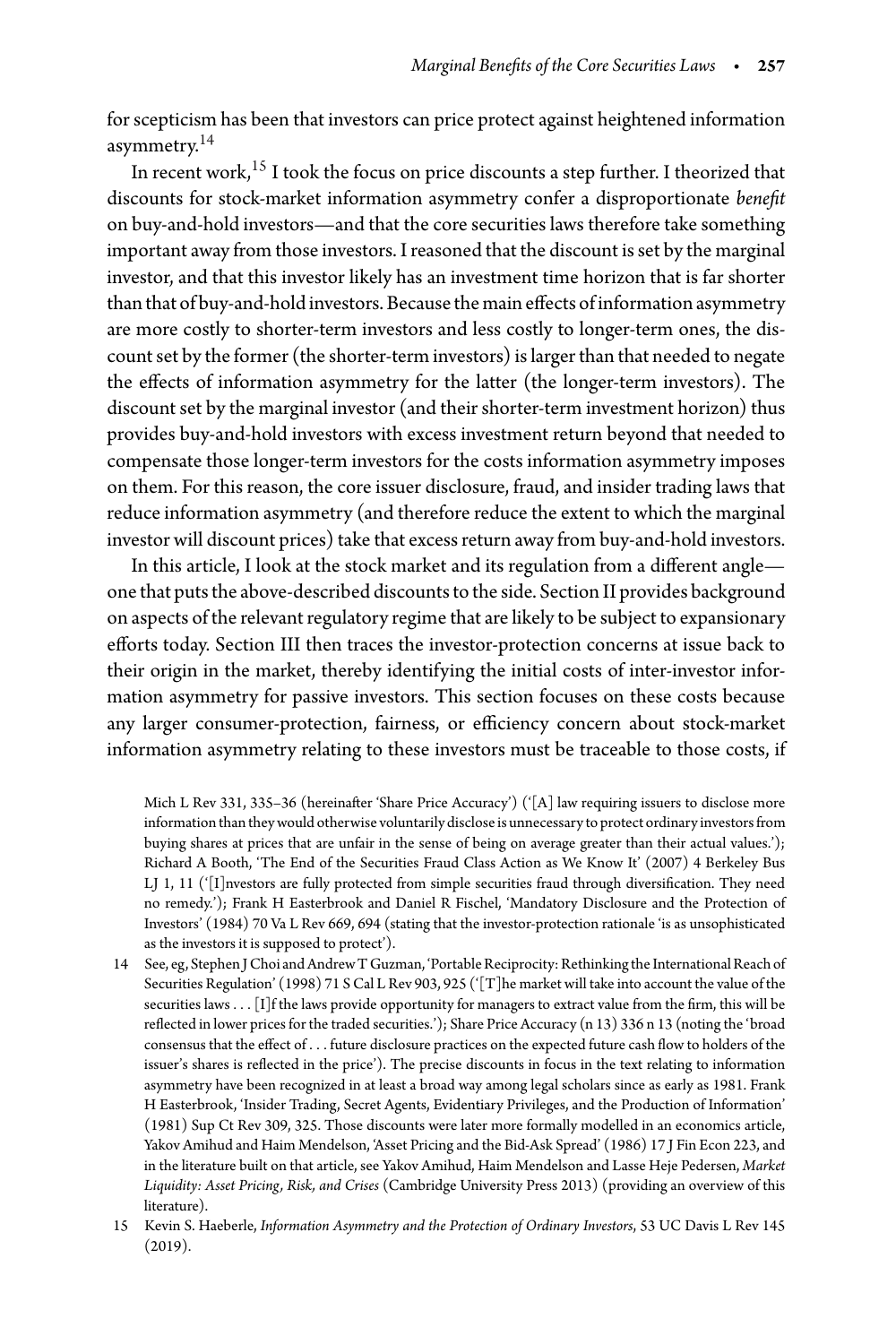not represented by them altogether. Section IV reveals strikingly low readings on key indications of the magnitude of these costs. In section V, I explain why a number of market mechanisms allow passive investors to escape these costs to a significant degree. In section VI, I step back from this close look at the stock market to formulate my main positive conclusion as to the, at best, very limited investor-protection benefits at issue. I then touch on why we should be sceptical of the investor-protection value of expansions to the core securities laws more generally (ie, beyond just their impact on information asymmetry on the margin). I therefore close by attempting to shift regulatory focus to distinct justifications for contemplated expansions (namely, efficiency-based ones) and, for those who want to do more for passive investors, distinct areas of securities law (such as those regulating the structure of securities trading) and distinct markets (such as the market for investment management).

## **II. A REGULATORY REGIME THAT IS LIKELY TO BE TARGETED FOR EXPANSION**

Policy debates on the appropriate scope of public-company disclosure, fraud, and insider trading laws are not new. In this section, I briefly describe recent battle lines where expansionary action is most likely to take place.

## **1. Issuer disclosure law**

During the Trump Administration, the SEC instituted notable change to the publiccompany disclosure regime.[16](#page-5-0) Much of that change was focused on primary-market disclosure, including for companies that are not yet public, but keeping investors (including secondary-market ones) informed was on regulators' minds.[17](#page-5-1) Indeed, the chairman of the SEC at that time, Jay Clayton, had emphasized the importance of investor-protection concerns in this area.<sup>[18](#page-5-2)</sup> Despite this, as many saw it at the close of 2020, the previous four years at the SEC had been about disclosure deregulation and the next four should be about reversing that trend.<sup>[19](#page-5-3)</sup>

- <span id="page-5-0"></span>16 See FAST Act Modernization and Simplification of Regulation S-K, Release No 33-10618, 34-85381, IA-5206, IC-33426, 84 Fed Reg 12,674, 12,676 (2 April 2019) (to be codified at 17 CFR pts 229, 230, 232, 239, 240, 249, 270, 274, 275) (adopting rules that 'improve and modernize the disclosure requirements of Regulation S-K').
- <span id="page-5-1"></span>17 Ibid 12,680–81 (emphasizing the need for balance to avoid 'diminishing the quality of information available to investors'); ibid 23.
- <span id="page-5-2"></span>18 See, eg, Jay Clayton and William H Himan, 'The Importance of Disclosure for Investors, Markets and Our Fight Against COVID-19' Harv L Sch F on Corp Governance (10 April 2020), *<*[https://corpgov.la](https://corpgov.law.harvard.edu/2020/04/10/the-importance-of-disclosure-for-investors-markets-and-our-fight-against-covid-19) [w.harvard.edu/2020/04/10/the-importance-of-disclosure-for-investors-markets-and-our-fight-against](https://corpgov.law.harvard.edu/2020/04/10/the-importance-of-disclosure-for-investors-markets-and-our-fight-against-covid-19)[covid-19](https://corpgov.law.harvard.edu/2020/04/10/the-importance-of-disclosure-for-investors-markets-and-our-fight-against-covid-19)*>* accessed 28 July 2021 (focusing on ongoing, periodic disclosure by public companies, and stating that '[t]he SEC's three part mission—maintain market [efficiency], facilitate capital formation and protect investors—takes on particular importance in times of economic uncertainty. Disclosure—providing the public with the information necessary to make informed investment decisions—is fundamental to furthering each aspect of our mission').
- <span id="page-5-3"></span>19 See n 1; see also Hester M Peirce and Elad L Roisman, 'SEC Commissioners Comment on Chair Gensler's Regulatory Agenda'*CLS Blue Sky Blog* (17 June 2021) (stating that the new chair's regulatory agenda 'makes clear that the Chair's recent directive to SEC staff to consider revisiting recent regulatory actions*...* is just the opening salvo in an effort to reverse course on a series of recently completed rulemakings').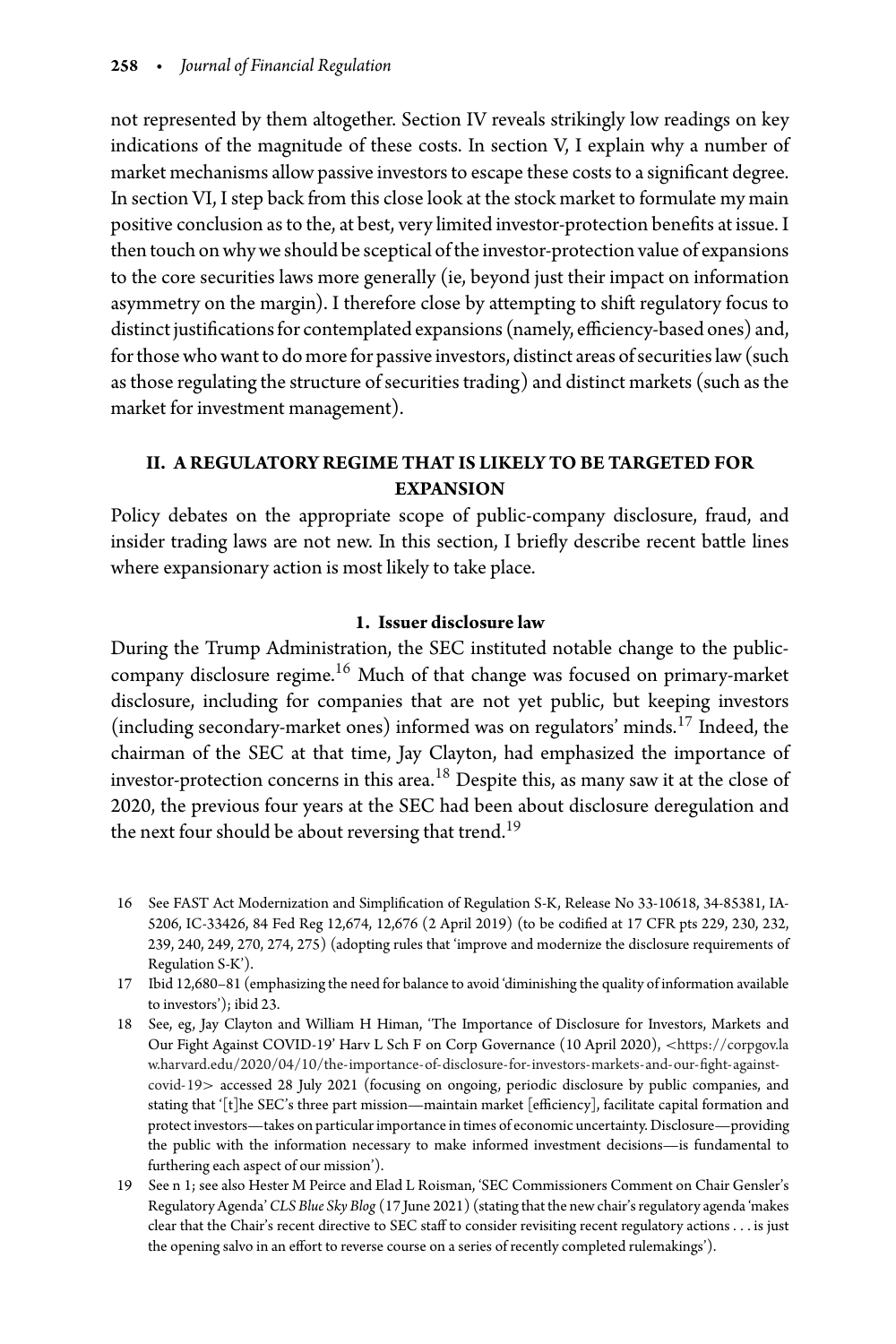The new SEC leadership will certainly have the power to revisit the disclosure regime in the name of investor protection.<sup>[20](#page-6-0)</sup> It can also attempt to enforce disclosure law and its overlays in an expanded fashion. In early 2021, the SEC appears to have done just that, bringing a rare enforcement action under Regulation Fair Disclosure—one that read the regulation more broadly than it has traditionally been read.<sup>[21](#page-6-1)</sup> To many, the timing of this action sent a signal as to what is to come under the new administration.<sup>[22](#page-6-2)</sup> Like the leadership preceding it, Chair Gary Gensler and the two other Democratic-appointed commissioners can be expected to justify the Commission's actions in the disclosure area by citing, among other things, investor-protection concerns.

#### **2. Securities fraud law**

Securities fraud law targeting public companies has also been subject to steady change over time, albeit with that change primarily happening in the federal courts in recent years. Most prominently, the Supreme Court continues to hone the contours of the private fraud-on-the-market cause of action that targets corporate misrepresentations under Section  $10(b)$  and Rule  $10b-5.<sup>23</sup>$ 

In the *Halliburton* litigation, the Court twice adjusted this private cause of action in meaningful ways.<sup>24</sup> In *Halliburton I*, the Court examined the extent to which plaintiffs in putative class actions under Section 10(b) and Rule 10b-5 have to prove loss causation in order to obtain class certification. The Fifth Circuit had required plaintiffs in the case to prove loss causation in order to obtain permission to proceed as a class. But the Court rejected a bar set at this high level at that stage of litigation for this element.<sup>25</sup> For that reason, up through class certification, all plaintiffs must do on that element of a 10(b) and Rule 10b-5 private cause of action today is plead it generally in their complaint.<sup>26</sup> This ruling, which resolved a circuit split on the issue, expanded the scope of private securities fraud litigation on the margin.

The Court's decision in *Halliburton II* went in the opposite direction. That decision allowed defendants to rebut the fraud-on-the-market presumption at the classcertification stage with evidence as to the lack of price impact of the alleged misstatement at issue.<sup>27</sup> The case's return to the Court on this distinct issue suggests that

<span id="page-6-1"></span>21 See Michelle Leder, 'The SEC's AT&T Lawsuit Is a Warning for Corporate America' *Bloomberg* (17 March 2021) ('If a new government lawsuit against AT&T is any indication, the Biden administration is wasting no time in signaling a new approach to regulating corporate disclosure. The result could be a tectonic shift in the way all public companies communicate with analysts and investors.'); Press Release, 'SEC Charges AT&T and Three Executives with Selectively Providing Information to Wall Street Analysts' <SEC.gov> (5 March 2021).

- 25 *Halliburton I*, 563 US at 813.
- <span id="page-6-5"></span>26 ibid.
- <span id="page-6-7"></span><span id="page-6-6"></span>27 *Halliburton II*.

<span id="page-6-0"></span><sup>20</sup> In setting up public-company disclosure regime, the Exchange Act calls for firms to make disclosures 'in accordance with such rules and regulations as the Commission may prescribe as necessary or appropriate for the protection of investors and to insure fair dealing in the security'. Exchange Act § 13(a), 15 USC § 78m.

<sup>22</sup> Eg, Leder (n 21).

<span id="page-6-2"></span><sup>23</sup> Exchange Act § 10b, 15 USC § 78(j)(b); Exchange Act Rule 10b-5, 17 CFR § 240.10b-5 (2017).

<span id="page-6-4"></span><span id="page-6-3"></span><sup>24</sup> See *Erica P John Fund v Halliburton*, 563 US 804 (2011) (hereinafter '*Halliburton I*'); *Halliburton v Erica P John Fund*, 573 US 258 (2014) (hereinafter '*Halliburton II*').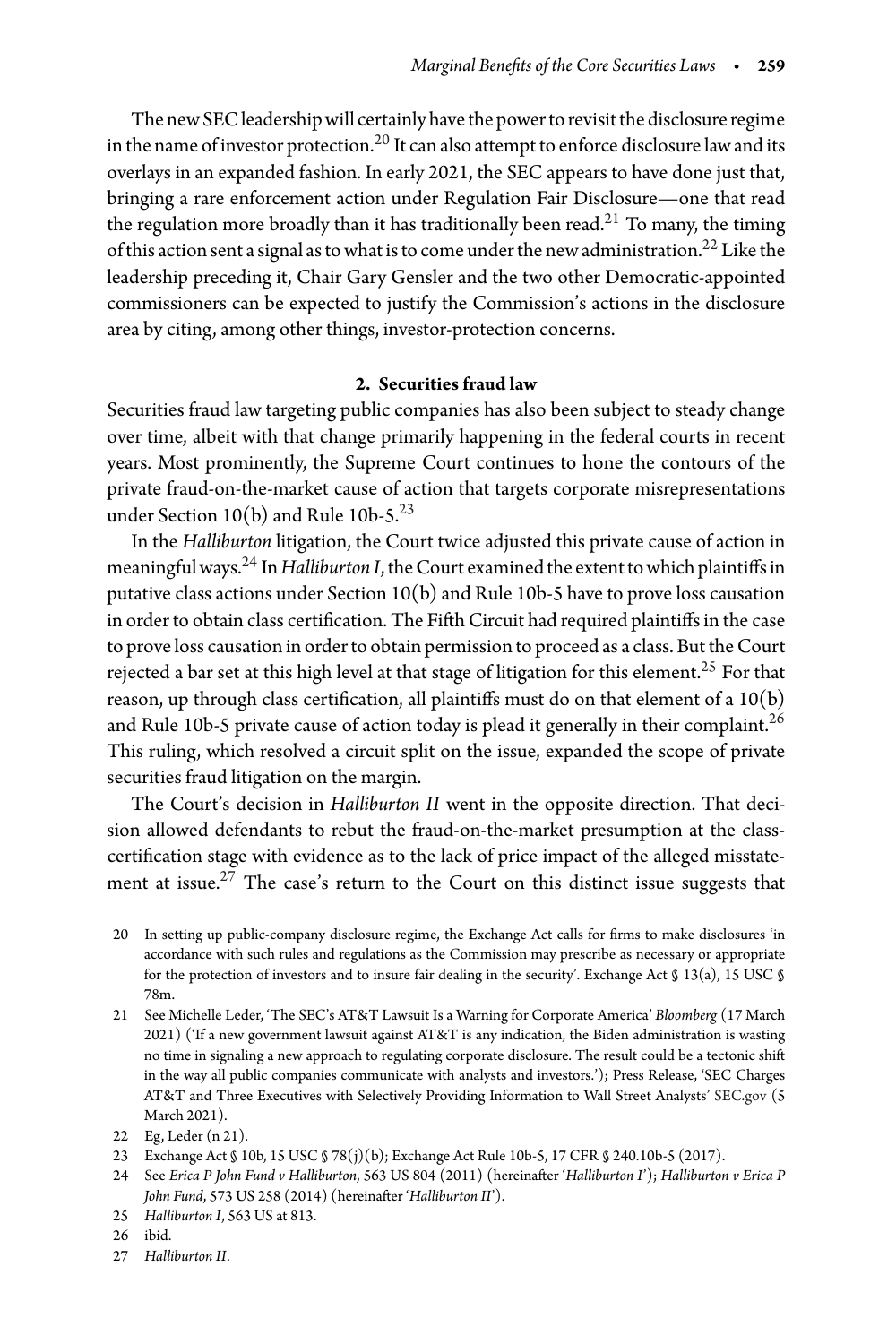the Court is likely to continue to refine the scope of private securities fraud litigation over time. The same principle is evidenced by other recent changes to this private cause of action. For example, the majority interpretation of Rule  $10b-5(a)$  and  $(c)$  in a 2019 Supreme Court case expanded the scope of securities fraud actions by essentially gutting the real-world impact of a restrictive 2010 Court opinion.<sup>[28](#page-7-0)</sup>

The underlying tussle between those who believe the private right of action under Section 10(b) should be construed more liberally and those who believe it should be construed more restrictively is sure to continue. Here, because it is primarily the courts and not the legislature or Commission managing the change, politics is perhaps less relevant. But the Court nevertheless has expressly acknowledged that it takes policy considerations into account when determining the contours of the  $10(b)$  private right of action.<sup>29</sup> And while the current Court is dominated by conservative judges, the current Commission and the Office of the Solicitor General can be expected to advocate for a broadening of fraud-on-the-market litigation on at least the margin.<sup>[30](#page-7-2)</sup>

## **3. Insider trading law**

Congress is now perhaps closer than it ever has been to codifying insider trading law. In December 2019, the House passed a much publicized bill providing such a codification. $31$  The bill idled in the Senate as the presidential election year began and the country began to deal with the Covid-19 pandemic. But a revised version of the bill under the same name was passed by the House on 19 May 2021. $32$ 

As things stand today, the core of insider trading law remains judicially constructed through broad interpretations of securities-specific fraud law.[33](#page-7-5) In short, some types of trading onthe basis of material, non-public information (includingthat by directors and

- <span id="page-7-0"></span>28 *Lorenzo v SEC*, 139 SCt 1094, 1100–01 (2019) ('[W]e concludethat *...* disseminating offalse or misleading statements with intent to defraud can fall within the scope of subsections (a) and (c) of Rule 10b-5, as well as the relevant statutory provisions. In our View, that is so even if the disseminator did not "make" the statements [under the Court's 2011 decision in Janus Capital Group, 131 S Ct 2296] and consequently falls outside subsection (b) of the Rule.').
- <span id="page-7-1"></span>29 *Blue Chip Stamps v Manor Drug Stores*, 421 US 723, 737 (1975) ('When we deal with private actions under Rule 10b-5, we deal with a judicial oak which has grown from little more than a legislative acorn *...* It is therefore proper that we consider *...* what may be described as policy considerations when we come to flesh out the portions of the law with respect to which neither the congressional enactment nor the administrative regulations offer conclusive guidance.').
- <span id="page-7-2"></span>30 During the Obama Administration, the Office of Solicitor General filed amicus briefs in favour of plaintiffs in both *Halliburton I* and *Halliburton II*. In *Halliburton I*, the Office was on the winning side, arguing that plaintiffs in fraud-on-the-market cases do not have to prove loss causation in order to gain class certification. Erica P John Fund, 'OSG Merits Brief for the United States as Amicus Curiae Supporting Petitioner' (1 March 2011); Erica P John Fund, 'OSG Cert Brief for the United States as Amicus Curiae' (3 December 2010). In *Halliburton II*, the Office argued (unsuccessfully) that defendants may not even rebut the fraudon-the-market presumption at the class-certification stage by showing a lack of price impact. Halliburton, 'OSG Brief for the United States as Amicus Curiae Supporting Respondent' (5 February 2014).
- 31 Insider Trading Prohibition Act, HR 2534, 116th Cong (2019).
- <span id="page-7-3"></span>32 Insider Trading Prohibition Act, HR 2655, 117th Cong (2021).
- <span id="page-7-5"></span><span id="page-7-4"></span>33 These broad interpretations began outside of the courts, most notably with a famous SEC administrative decision. Cady, Roberts & Co, Exchange Act Release No 6,668, 1961 SEC LEXIS 385. But the Supreme Court later adopted this basic thinking, albeit in a much more restrictive form. See *Chiarella v United States*, 445 US 222 (1980) (interpreting Section 10(b) and Rule 10b-5 to restrict 'classical' insiders from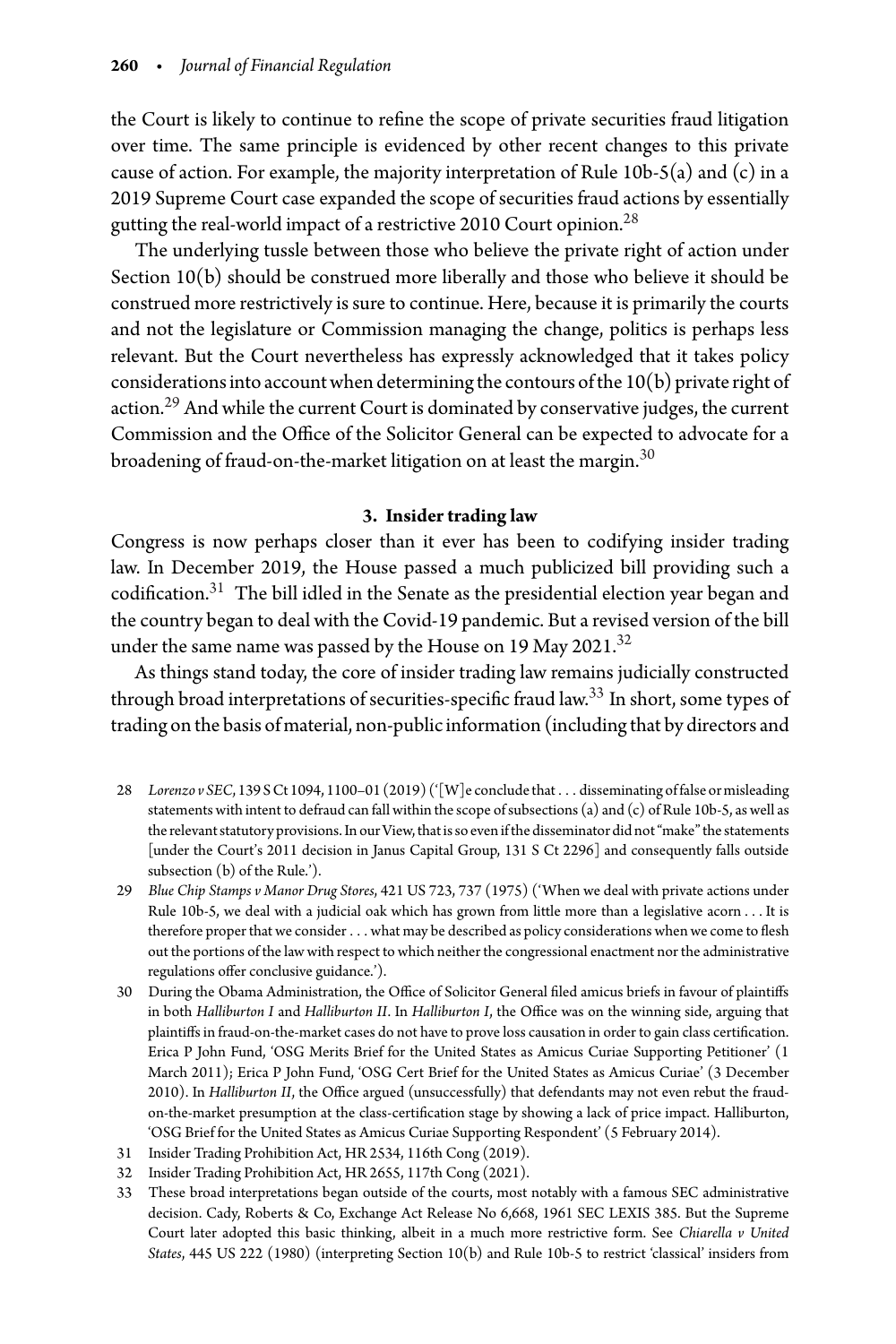officers) are considered to constitute Section  $10(b)$  securities fraud.<sup>[34](#page-8-0)</sup> But the courts have made clear that Section 10(b) and Rule 10b-5 require 'deceit' (including deceitful misappropriations in misappropriation insider-trading cases),  $35$  trading 'on the basis of' the information at issue (and not simply while aware of that information),  $36$  and have required tippers to have received a 'personal benefit' in return for their tip and tippees to know of the receipt of that personal benefit.  $37$ 

As far as many are concerned, the scope of prohibited insider trading activity is thus too limited. The Insider Trading Prohibition Act picks up on this concern,<sup>[38](#page-8-4)</sup> listing a broader set of misappropriated information (beyond that which was 'deceitfully' misappropriated) that can give rise to sanction,  $39$  makes trading while the person 'was aware of the information actionable (gutting the 'on the basis of' requirement),  $40$ 

trading opposite lesser-informed counterparties in the market); *Dirks v SEC*, 463 US 646 (1983) (extending *Chiarella*-type analysis to tipper and tippee conduct); *United States v O'Hagan*, 521 US 642 (1997) (endorsing the broader misappropriation theory of insider trading).

- 34 See discussion and sources cited in n 33.
- <span id="page-8-1"></span><span id="page-8-0"></span>35 *O'Hagan*, 521 US at 652 ('[T]he misappropriation theory premises liability on a fiduciary-turned-trader's deception of those who entrusted him with access to confidential information.' (emphasis added)); ibid 653–54.
- 36 Eg, *SEC v Adler*, 137 F.3d 1325, 1337 (11th Cir 1998); see also 17 CFR § 240.10b5-1 (2017).
- <span id="page-8-2"></span>37 Eg, *Salman v United States*, 137 S Ct 420, 427.
- <span id="page-8-4"></span><span id="page-8-3"></span>38 See John C Coffee, Jr, 'Prof. Coffee Testifies on Insider Trading Legislation before the House Financial Services Subcommittee on Investor Protection' *CLS Blue Sky Blog* (3 April 2019), *<*[https://clsbluesky.la](https://clsbluesky.law.columbia.edu/2019/04/03/putting-investors-first-reviewing-proposals-to-hold-executives-accountable) [w.columbia.edu/2019/04/03/putting-investors-first-reviewing-proposals-to-hold-executives-accounta](https://clsbluesky.law.columbia.edu/2019/04/03/putting-investors-first-reviewing-proposals-to-hold-executives-accountable) [ble](https://clsbluesky.law.columbia.edu/2019/04/03/putting-investors-first-reviewing-proposals-to-hold-executives-accountable)*>* accessed 28 July 2021 (noting that the Insider Trading Prohibition Act 'expands liability in ways that should not be controversial'); Stephen M Bainbridge, 'A Critique of the Insider Trading Prohibition Act of 2021', UCLA School of Law, Law-Econ Research paper No 21-08 (21 June 2021) ('The Act's proponents claim that it simply codifies and clarifies existing law. In fact, the Act does neither. It likely will expand the scope of insider trading in undesirable ways*...* ').
- <span id="page-8-5"></span>39 See HR 2655 § 2(a) (broadening the types of informational usage that would be actionable to include those involving 'theft, bribery, *...* or espionage (through electronic or other means', 'a violation of any Federal Law protecting computer data or the intellectual property or privacy of computer users', 'conversion', or 'a breach of any other personal or other relationship of trust and confidence for a direct or indirect personal benefit'); see also Preet Bharara, 'Report on Insider Trading by the Bharara Task Force' Harv L Sch F on Corp Governance (1 February 2020), *<*[https://corpgov.law.harvard.edu/2020/02/13/report-on-insider](https://corpgov.law.harvard.edu/2020/02/13/report-on-insider-trading-by-the-bharara-task-force)[trading-by-the-bharara-task-force](https://corpgov.law.harvard.edu/2020/02/13/report-on-insider-trading-by-the-bharara-task-force)*>* accessed 28 July 2021 (suggesting the following guiding principle for codification of insider trading law: 'Focus on "wrong" use of material nonpublic information, not exclusively on "deception" or "fraud"'); ibid ('The Task Force believes any effort to improve upon the current legal regime should decouple the offense of insider trading from its exclusive reliance on concepts of "deception" and "manipulation," and tie it instead to "wrongfully" obtained or communicated information.'). In this way, the House bill and the official support for it goes back to the broader conception of misappropriation that Justice Burger contemplated in his dissent in the seminal *Chiarella* case in 1980. *Chiarella*, 445 US at 240 (Burger CJ, dissenting) ('I would read section 10(b) and Rule 10b-5 *...* to mean that a person who has misappropriated nonpublic information has an absolute duty to disclose that information or to refrain from trading.'); ibid at 245 (defining actionable misappropriation under Section 10(b) and Rule 10b-5 as theft, without considering whether or not that theft involved deceit).
- <span id="page-8-6"></span>40 HR 2655 § 2(a) ('It shall be unlawful for any person, directly or indirectly, to purchase, sell, or enter into, or cause the purchase or sale of or entry into, any security *...* while aware of material, nonpublic information relating to such security *...* if such person knows, or recklessly disregards, that such information has been obtained wrongfully, or that such purchase or sale would constitute a wrongful use of such information.' (emphasis added)); see also Jonathan Richman and Joshua M Newville, 'House Passes Proposed Legislation Defining Insider Trading' Proskauer on Priv Fund Litig (12 December 2019), *<*[www.privateequityliti](www.privateequitylitigation.com/2019/12/house-passes-proposed-legislation-defining-insider-trading) [gation.com/2019/12/house-passes-proposed-legislation-defining-insider-trading](www.privateequitylitigation.com/2019/12/house-passes-proposed-legislation-defining-insider-trading)*>* accessed 28 July 2021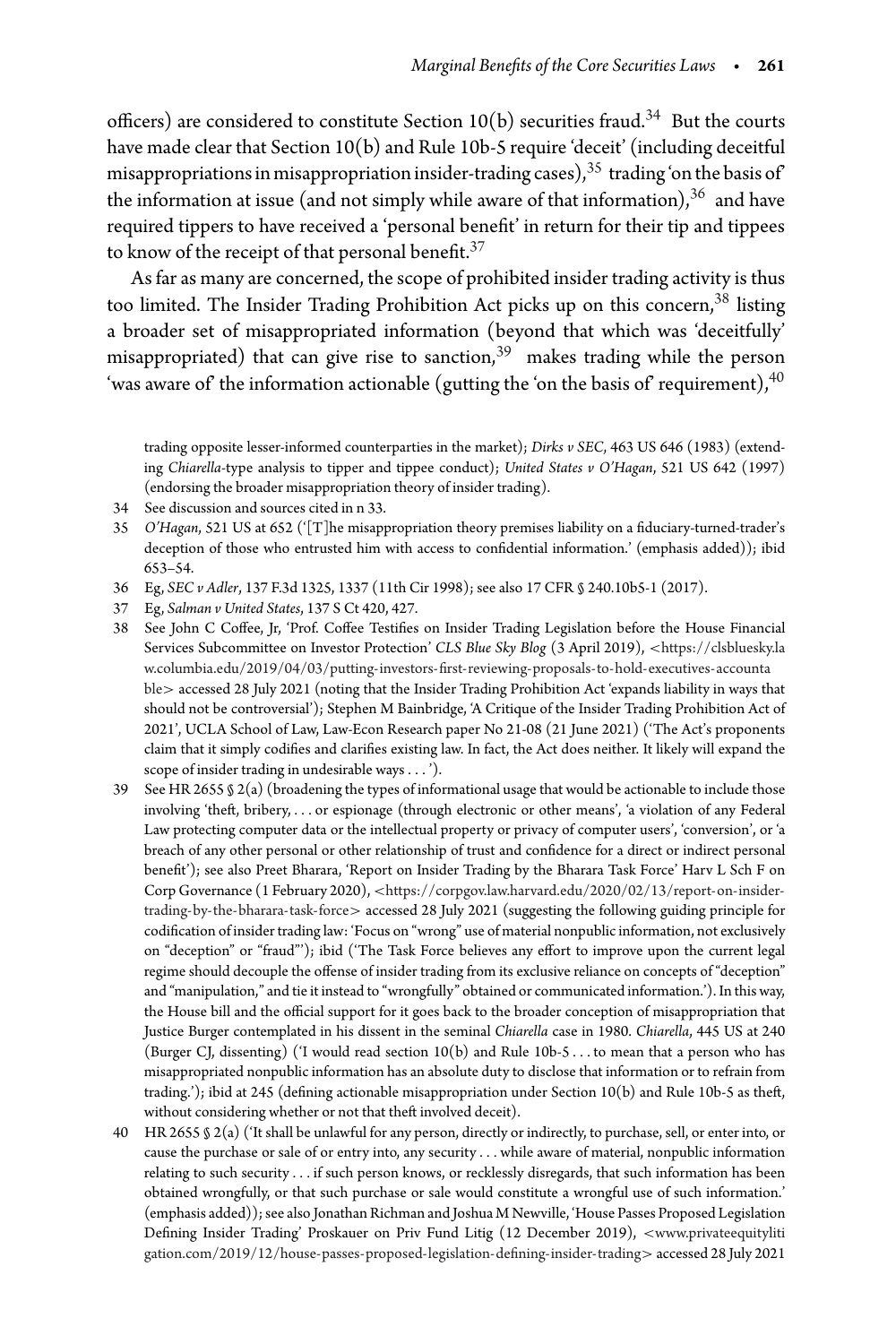largely eliminates the requirement that tippers receive a personal benefit in return for their tip<sup>[41](#page-9-0)</sup> (and, to the extent a personal benefit is still relevant to the inquiry, eliminates the requirement that the tippee have known of the personal benefit received by the tipper $\overline{42}$ ). The end result is a series of changes to insider trading law that would more easily allow prosecutors to stop a broader set of asymmetrically informed trade than they can today. Moreover, the Act does not contain a clause abrogating the existing law of insider trading, meaning that the new law, if enacted, would arguably be additive in terms of its effect on the insider-trading tools provided to prosecutors.

Lastly, the SEC might be expected to more vigorously prosecute insider trading violations. This effort is likely to involve rulemaking or related interpretative activity that reigns in what many view as overly permissive stock-trading plans under the current version of Rule 10b5-1.<sup>[43](#page-9-2)</sup> Indeed, not long after being confirmed, Chair Gensler listed a number of reforms to 'freshen up Rule 10b5-1'.[44](#page-9-3) In so doing, he focused on investor confidence in the market and 'helping both investors and business'.[45](#page-9-4)

# **III. IDENTIFYING THE INITIAL COSTS OF INTER-INVESTOR INFORMATION ASYMMETRY FOR PASSIVE INVESTORS**

As described in this section, the initial costs of stock-market information asymmetry for passive investors primarily come in the form of spread costs, market-movement costs, and avoidance costs.

## **1. Spread costs**

Stock-market information asymmetry results in spread costs for passive investors. This fact can most easily be seen by thinking about how information asymmetry affects market-maker pricing.

Market makers supply an intermediation service by posting bid and ask quotes against which any investor on a given trading venue can transact.<sup>[46](#page-9-5)</sup> Their bid quotes

('[T]he House debated but ultimately rejected a proposed amendment [to the 2019 version of the act] to change the "aware of" material, nonpublic information standard to a "while using" standard.').

- <span id="page-9-0"></span>41 HR 2655 § 2(b) ('It shall not be necessary that the person trading while aware of such information *...* knows*...* whether any personal benefit was paid or promised by or to any person in the chain of communication, so long as the person trading while aware of such information or making the communication *...* was aware, consciously avoided being aware, or recklessly disregarded that such information was wrongfully obtained, improperly used, or wrongfully communicated.'); see also Bharara, (n 39) (suggesting the following guiding principle for a new, codified version of insider trading law: 'Principle 3: Eliminate the "personal benefit" test'); John C Coffee, 'Congress and the Insider Trading Prohibition Act: "Can't Anybody Here Play This Game?"' *CLS Blue Sky Blog* (25 May 2021) (arguing that the Insider Trading Protection Act 'attempted to simplify the law to make it easier for prosecutors to reach professors traders', but that this 'attempt will fail if "personal benefit" is read back into the law [by judges]' due to ambiguous language in the bill).
- <span id="page-9-1"></span>42 See Richman and Newville (n 40) (noting that the House bill 'does not require that a tipper or tippee be aware that the tipper had received a personal benefit in exchange for providing information in breach of a duty').
- 43 [SEC.gov,](SEC.gov) Prepared Remarks by Gary Gensler at the CFO Network Summit (7 June 2021).
- <span id="page-9-2"></span>44 Ibid.
- <span id="page-9-3"></span>45 Ibid.
- <span id="page-9-5"></span><span id="page-9-4"></span>46 Larry Harris, *Trading & Exchanges: Market Microstructure for Practitioners* (2003) 278. Consistent with this description, many refer to these market participants today as 'professional liquidity providers' or simply 'liquidity providers'. Eg, Merritt B Fox, Lawrence R Glosten and Gabriel V Rauterberg, *The New Stock*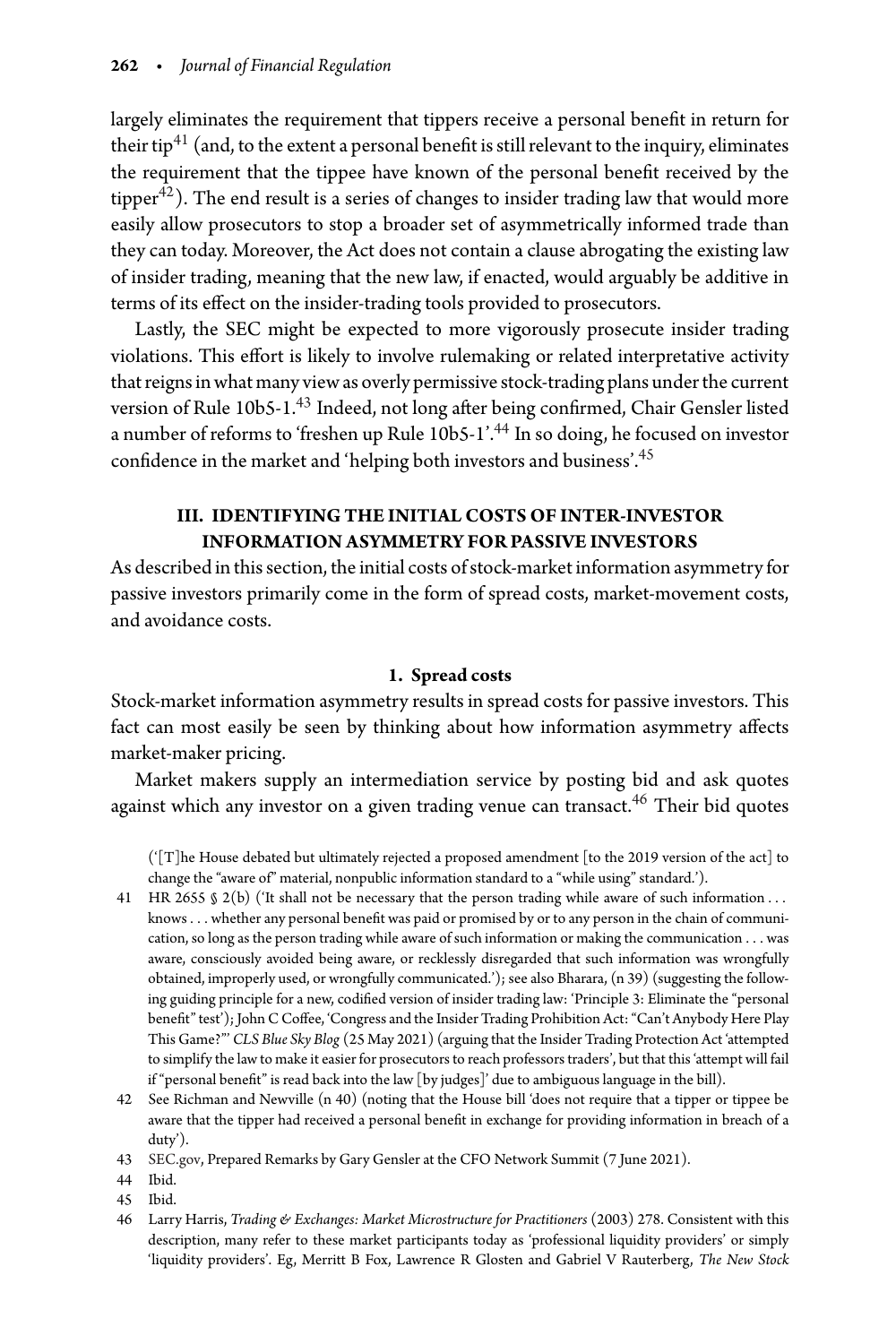represent firm offers to buy stock.<sup>47</sup> Bid prices are thus those in return for which investors can sell stock on demand. Market makers' ask quotes likewise represent the prices at which they are prepared to sell in the same fashion. Ask prices are thus those at which investors can buy stock on demand.

Market makers do not specialize in understanding *fundamental* values.<sup>[48](#page-10-1)</sup> Instead, their primary mission is to determine *market* values. In short, they aim to find the value around which to place their quotes so that a two-sided market of buyers and sellers is created.[49](#page-10-2) Doing so allows them to profit by purchasing shares from the sellers at bid prices that are below the ask prices for which they sell them to the *buyers*—thereby earning their bid–ask spread.

It follows that trading stocks centres on the price of the asset and the price of immediacy—with the latter represented by the spread cost that the buyer or seller must pay. The size of the price of immediacy is the product of a number of forces.<sup>[50](#page-10-3)</sup> But spreads are primarily driven by information asymmetry.<sup>51</sup> This is because market makers are generally at an informational disadvantage when they transact opposite savvy speculators.<sup>52</sup> The latter generally specialize in spotting market prices that fail to reflect better understandings of *fundamental* values.<sup>53</sup> All the while, the former are channelling their energy to hone in on the market values and prices that allow them to earn their spread.<sup>[54](#page-10-7)</sup> The problem that often comes to fruition for these lesser-informed market participants is thus one of getting stuck having bought an overvalued stock for their market-making inventory from better-informed investors, or having sold to those better-informed investors a stock from that inventory that was undervalued.<sup>55</sup> Either way, the market makers suffer losses traceable to information asymmetry.<sup>[56](#page-10-9)</sup>

*Market: Law, Economics, and Policy* (2019) 20 ('Historically, liquidity providers have gone by a variety of names, including "market makers" and "dealers".').

- <span id="page-10-0"></span>47 When displayed on trading platforms, the law—not just industry practice—ensures that the quotes are firm. Regulation National Market System, 17 CFR § 242.602(b) (2017) (requiring displayed quotes to be legally binding offers to trade).
- <span id="page-10-1"></span>48 Eg, Harris (n 46) 277 ('[Market makers] tend to *...* not know much about *...* the fundamental values of the instruments that they trade.').
- <span id="page-10-2"></span>49 Eg, ibid 401 ('[Market makers] simply try to discover the prices that produce balanced two-sided order flows.'); ibid 287–88 ('[Market makers aim to]*...*set their bids just below fundamental values and their ask prices just above them.'); ibid 297.
- 50 See, eg, Ananth Madhavan, 'Market Microstructure: A Survey' (2000) 3 J Fin Mkts 205.
- <span id="page-10-4"></span><span id="page-10-3"></span>51 See, eg, Harris (n 46) 303 ('[I]n most markets the adverse selection spread component accounts for more of the total spread than does the transaction cost spread component.'); ibid 297 (noting that market maker fortunes depend on, among other things, "how much they lose to informed traders").
- <span id="page-10-5"></span>52 For the seminal microstructure work modelling the discrepancy in knowledge between informed traders and these market makers, and the adverse-selection costs associated with it, see Lawrence R Glosten and Paul R Milgrom, 'Bid, Ask and Transaction Prices in a Specialist Market with Heterogeneously Informed Traders' (1985) 14 J Fin Econ 71.
- <span id="page-10-6"></span>53 For an overview of information-driven investors, see, eg, Kevin S. Haeberle, *Information Asymmetry and the Protection of Ordinary Investors*, 53 UC Davis L Rev 145 (2019). (n 15) 15–19.
- 54 See nn 48–49 and accompanying text.
- <span id="page-10-7"></span>55 See Glosten and Milgrom (n 52).
- <span id="page-10-9"></span><span id="page-10-8"></span>56 Eg, ibid; Harris (n 46) 299 ('[I]nformed traders choose the side of the market on which they trade, and the dealers end up losing money to them.').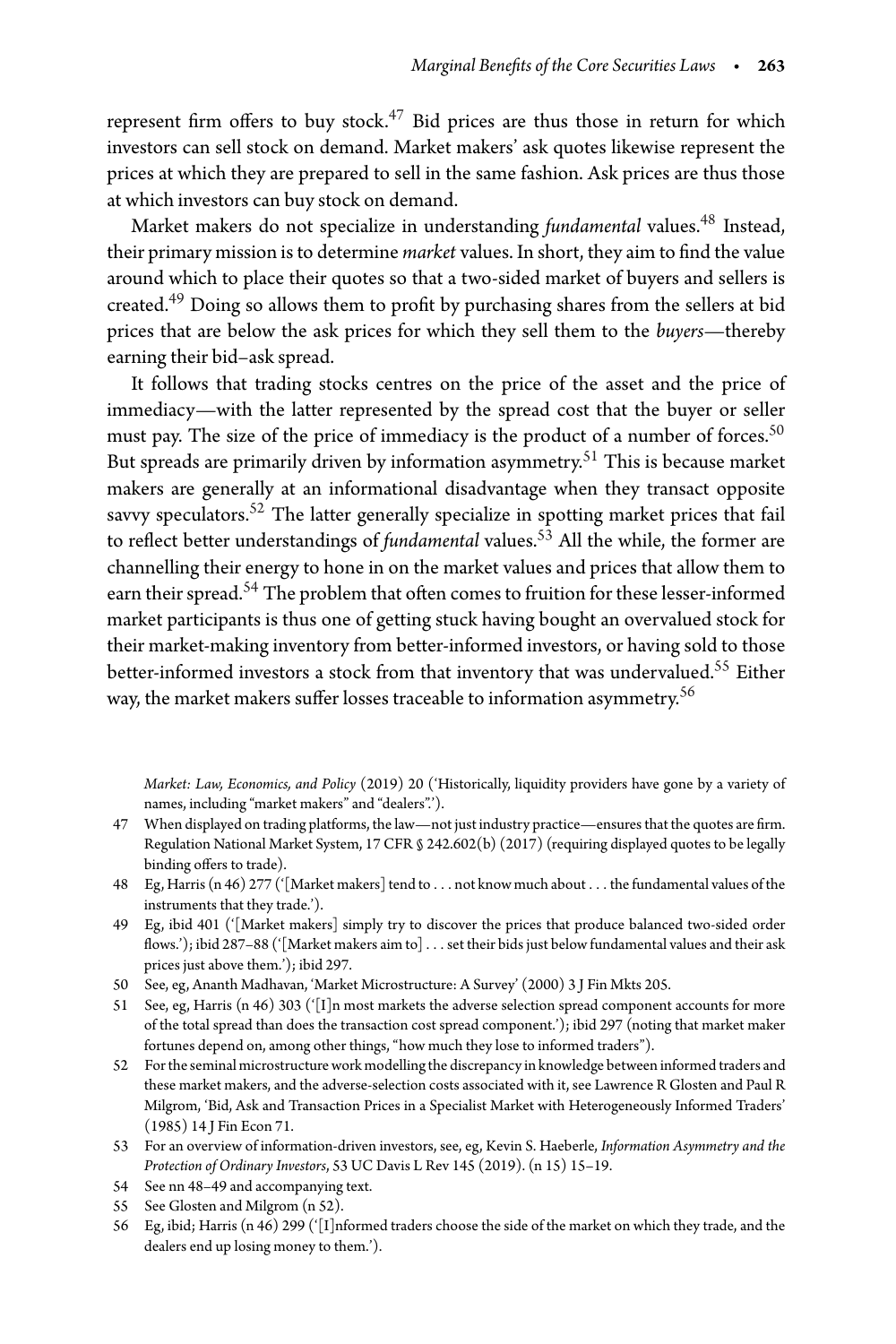The market-maker losses to which this information-asymmetry problem leads are considerable[.57](#page-11-0) These market makers find themselves sustaining direct trading losses when supplying their firm quotes<sup>58</sup> on the front lines of the stock market. Those losses represent information-asymmetry costs.

Market makers respond by posting inferior quotes—that is, by increasing the size of their 'inside spread['59](#page-11-2) and decreasing the number of shares quoted at it and successively inferior prices. Making this change improves their ability to make up what they lose to better-informed investors for two reasons.

First, all else being equal, inferior quotes mean fewer losses to those investors. From the perspective of information-driven investors seeking to transact on demand, these prices that are further away from current market values are ones that limit the profits associated with buying underpriced stocks or selling overpriced ones. Facing these inferior prices, those investors therefore then inflict fewer losses on market makers, leaving the market makers with less to make up from other sources in order to stay in business. $^{60}$  $^{60}$  $^{60}$ 

Second, the inferior quotes increase the extent to which the market makers are able to bring in enough revenue from other traders to cover whatever losses they do sustain to the more informed investors. While market makers generally lose when supplying their services to informed investors, they generally gain when providing them to 'uninformed' ones. This is because uninformed investors trade for reasons other than the possession of superior information. For example, they trade as passive investors. Consequently, in contrast to the periods after superiorly informed investors buy and sell stocks, $61$  in the periods after these uninformed investors transact, prices are generally stable. In those moments after diversification-driven buying and selling, the market is generally not witnessing the type of flurry of net buy or sell orders that often follows information-driven trading and the revelation of the relevant underlying information.<sup>[62](#page-11-5)</sup> This price stability allows market makers to generate revenue by purchasing from some passive investors at their lower bid prices while more or less contemporaneously selling to others at their higher ask ones.<sup>63</sup>

Thus, passive investors, among others, incur spread costs due to the presence of information asymmetry.

- 58 See n 47 and accompanying text (noting these quotes and the law that requires them).
- <span id="page-11-2"></span><span id="page-11-1"></span>59 The term 'inside spread' is traceable to a vertical depiction of prices, where they are set out with a series of bids below a stock's market value and a series of asks above that value. The best bid and ask surrounding the market value fall in the inside of the diagram.
- 60 Glosten and Milgrom (n 52).
- <span id="page-11-3"></span>61 See section III.2 (discussing the price movements that generally follow informed trading).
- <span id="page-11-4"></span>62 See ibid.
- <span id="page-11-6"></span><span id="page-11-5"></span>63 For the original work modelling how market makers offset their losses to informed investors by transacting at a spread with uninformed ones, see Albert S Kyle, 'Continuous Auctions and Insider Trading' (1985) 53 Econometrica 1315. See also Harris (n 46) 299 (discussing that model).

<span id="page-11-0"></span><sup>57</sup> See nn 48 and 51 and accompanying text; Harris (n 46) 297 (noting that market makers' fortunes depend on, among other things, 'how much they lose to informed traders').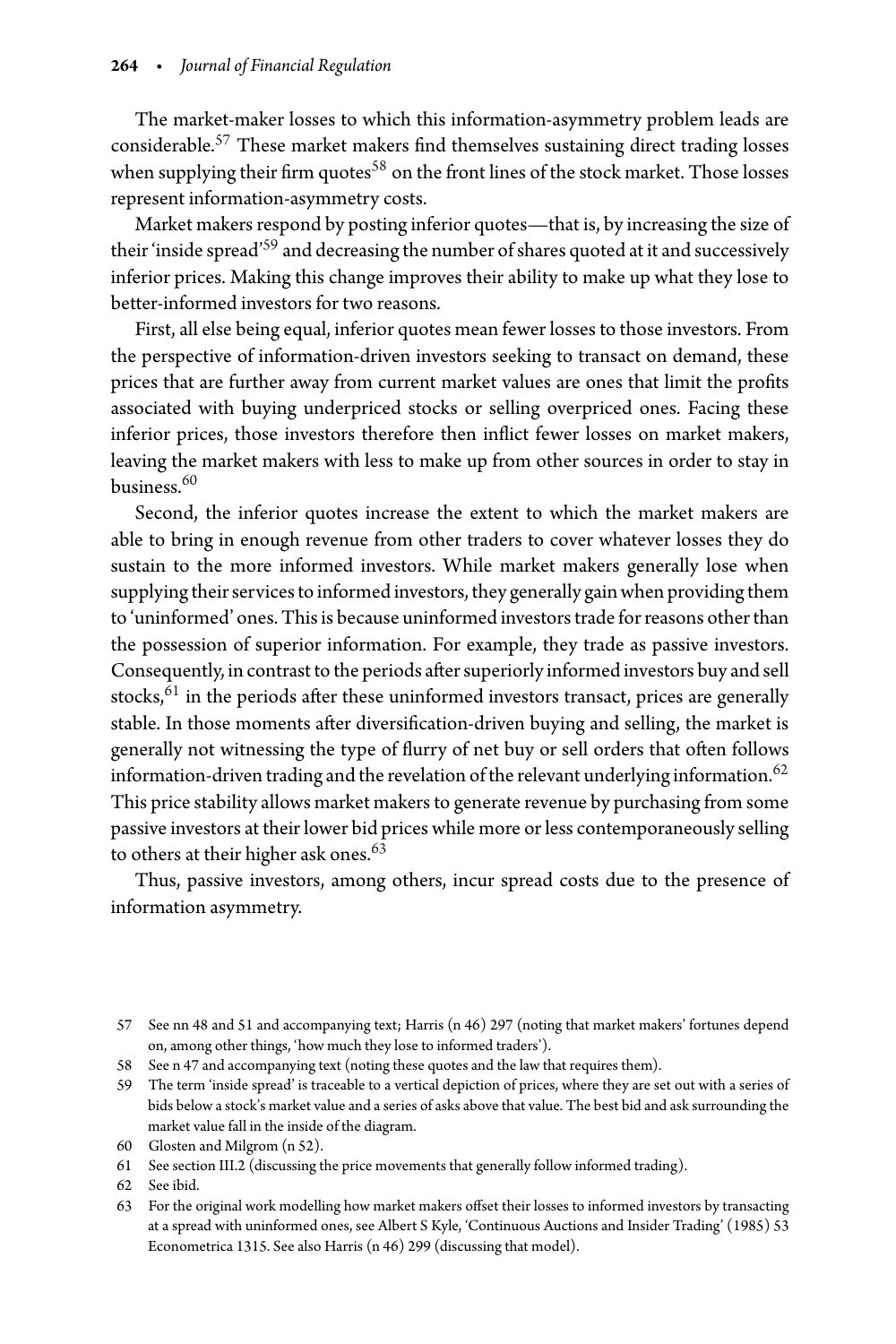## **2. Market-movement costs**

The second initial cost of inter-investor information asymmetry for passive investors is that associated with the market movements that typically result from informed trade.

In a market with unevenly informed buyers and sellers, market makers cannot simply place static bid and ask quotes, all the while expecting to gain enough from uninformed investors to cover their losses to informed ones. Doing so would expose them to massive losses to the latter. Market makers must be more fleet-footed and change their prices in response to trading activity in order to keep those losses in check. For this reason, market makers infer that net buying or selling activity in the market has some chance of being motivated by superior information.<sup>64</sup> To ensure that they can cover their losses to better-informed investors, market makers therefore adjust their estimates of value and their corresponding bid and ask prices up or down in response to such activity in the market.

Market makers generally cannot be sure that the trading activity they are observing is traceable to something other than the arrival of new information to the market. The overwhelming majority of trading in the market takes place at exchanges and offexchange platforms with—at least before the trade is executed—anonymity between traders.<sup>[65](#page-12-1)</sup> Consequently, when significant net buying activity against their ask prices is occurring, market makers infer that there may be new information that indicates their current value estimates and prices are too low.<sup>[66](#page-12-2)</sup> They then move those estimates and corresponding prices up—continuing the process until market prices equilibrate around a value that better comports with trading activity in the market. When analogous selling against their bid prices is taking place, they do the opposite. Thus, market-maker reactions to activity opposite their quotes are the product of net buying and selling activity—not simply net buying and selling activity *by better-informed investors*.

When passive-investor buying opposite market-maker ask quotes causes market prices to move up over the short-run, those behind that buying pay an average price that is higher than that dictated by the fundamental-value information known by the market at the time plus the cost of the spread. This buying is thus said to have a 'price impact', or to 'leave a footprint'. Because the price impact/footprint causes prices to move in the opposite direction of at least the passive investor's short-term trading interest before that investor can complete buying, the investor suffers a cost. The cost comes in the form of an average price tag per share that is higher than it would otherwise be. Because the cost is traceable to the market-maker concern for adverse selection at the hands of better-informed investors, it too is rooted in information asymmetry. Indeed, the amount of net buying or selling that will trigger market-maker price movements will turn on the level of information asymmetry in the market.<sup>[67](#page-12-3)</sup>

<sup>64</sup> Glosten and Milgrom (n 52) 87.

<span id="page-12-1"></span><span id="page-12-0"></span><sup>65</sup> Eg, Merritt B Fox, Lawrence R Glosten and Gabriel V Rauterberg, 'Informed Trading and Its Regulation' (2018) 43 J Corp L 817, 829 ('Because the stock market is anonymous, a liquidity supplier generally does not know the identity of her counterparty or what, if anything, that person knows.').

<sup>66</sup> Glosten and Milgrom (n 52).

<span id="page-12-3"></span><span id="page-12-2"></span><sup>67</sup> See ibid. For empirical evidence supporting this point, see David Easley and others, 'Time-Varying Arrival Rates of Informed and Uninformed Traders' (2008) 6 J Fin Econometrics 171, 196 fig 4 (showing the price impact of individual trades in the same stock in different informational environments).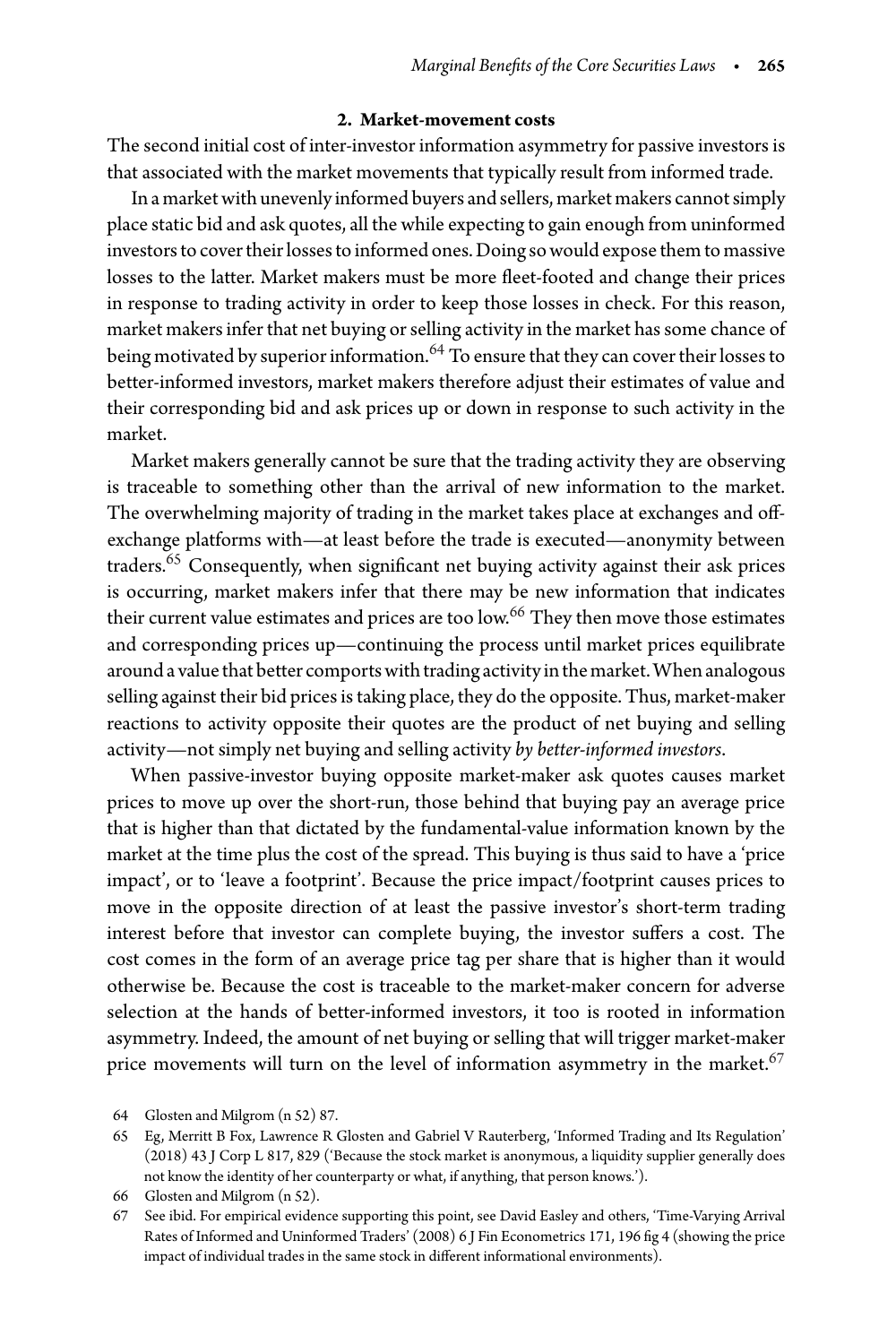When market makers expect heightened information asymmetry, the threshold that triggers these movements will be lower, and market-movement costs thus higher. $68$ When they sense a reduction in information asymmetry in the coming period, the opposite is true.<sup>69</sup>

## **3. Avoidance costs**

The third and final category of costs in this taxonomy of the initial costs of stock market information asymmetry for passive investors are what I term 'avoidance costs'.

Avoidance costs are the costs investors incur to avoid the first two types of costs detailed above. These costs come in two main forms: through (1) harmful omissions to trade and (2) resource-intensive trade manoeuvring.

The trade-omission harm occurs whenever expected spread and/or market-movement costs result in one of these investors opting not to buy or sell stock.<sup>[70](#page-13-2)</sup> To the extent this forbearance results in the investor missing out on what would otherwise be a utility-enhancing portfolio adjustment, missed investment opportunity, liquidation, or the like, it represents a cost.<sup>[71](#page-13-3)</sup> Because it is rooted in information asymmetry, it is thus yet another initial cost of the same.

The second relevant avoidance cost occurs when passive investors allocate resources toward transacting without at least some of the spread and/or market-movement costs associated with information asymmetry. Here, the investor, directly or indirectly, has avoided these costs not by omitting to trade, but instead by allocating resources toward, for example, extensive search for a true counterparty who is willing to trade at the midpoint of the reigning bid–ask spread.<sup>[72](#page-13-4)</sup>

- <span id="page-13-2"></span><span id="page-13-1"></span>70 Eg, Glosten and Putnins (n 10) 19–20; Spindler (n 11) 112 ('Precaution costs could also include abstaining from the market altogether, in the face of expropriation by informed traders; the investor gives up the benefits of investing in return for not being expropriated by those better informed.'); ibid 81, n76 ('One might suppose that, at the very least, uninformed investors can abstain from entering the market altogether, which they will tend to do if they find themselves systematically expropriated by better-informed traders.').
- <span id="page-13-3"></span>71 My focus in this article is on well-distributive effects specific to passive investors. But it is worth noting that avoidance costs impede voluntary trade, and thus represent a welfare cost for society. See n 70; eg, Glosten and Putnins (n 10) 18 ('The bid-ask spread causes welfare losses because uninformed agents will choose not to trade when their private valuation lies within the spread, resulting in lost gains from trade.'); ibid 5, 26.
- <span id="page-13-4"></span>72 Some might think that passive investors incur information-asymmetry costs in ways beyond those in focus in this Part, namely by trading directly opposite better-informed investors without market-maker intermediation. That type of trading no doubt takes place. Indeed, I turn to 'liquidity-making trading' in section V.1. In that section, I add more nuance to the framework set forth above. At this point, it should be sufficient to note that, absent the costs discussed above, on an expected basis, when these passive investors buy and sell in the market at current market prices, there is roughly a 50/50 chance that they overpay or underpay for the asset. See, eg, Manne (n 13) 115. Of course, ex post, the investor who trades opposite a better-informed investor would likely have rather traded at least a moment later. But before the trade, all else being equal and without thinking yet about the effects of posting a firm quote to the market when attempting to complete directional trading (as opposed to market making), the prospect of the next trade in the market sending prices up or down is, broadly speaking, 50/50. See Malkiel (n 4) 183–84; see also Share Price Accuracy (n 13) 335-36, 336 (stating that in an efficient market, 'the possibility that the [ordinary] investor will end up ex post worse off *...* by paying too much for the share is no greater than the possibility that she will end up better off ex post by paying too little'); Mahoney (n 6) 642–43.

<sup>68</sup> See ibid.

<span id="page-13-0"></span><sup>69</sup> See ibid.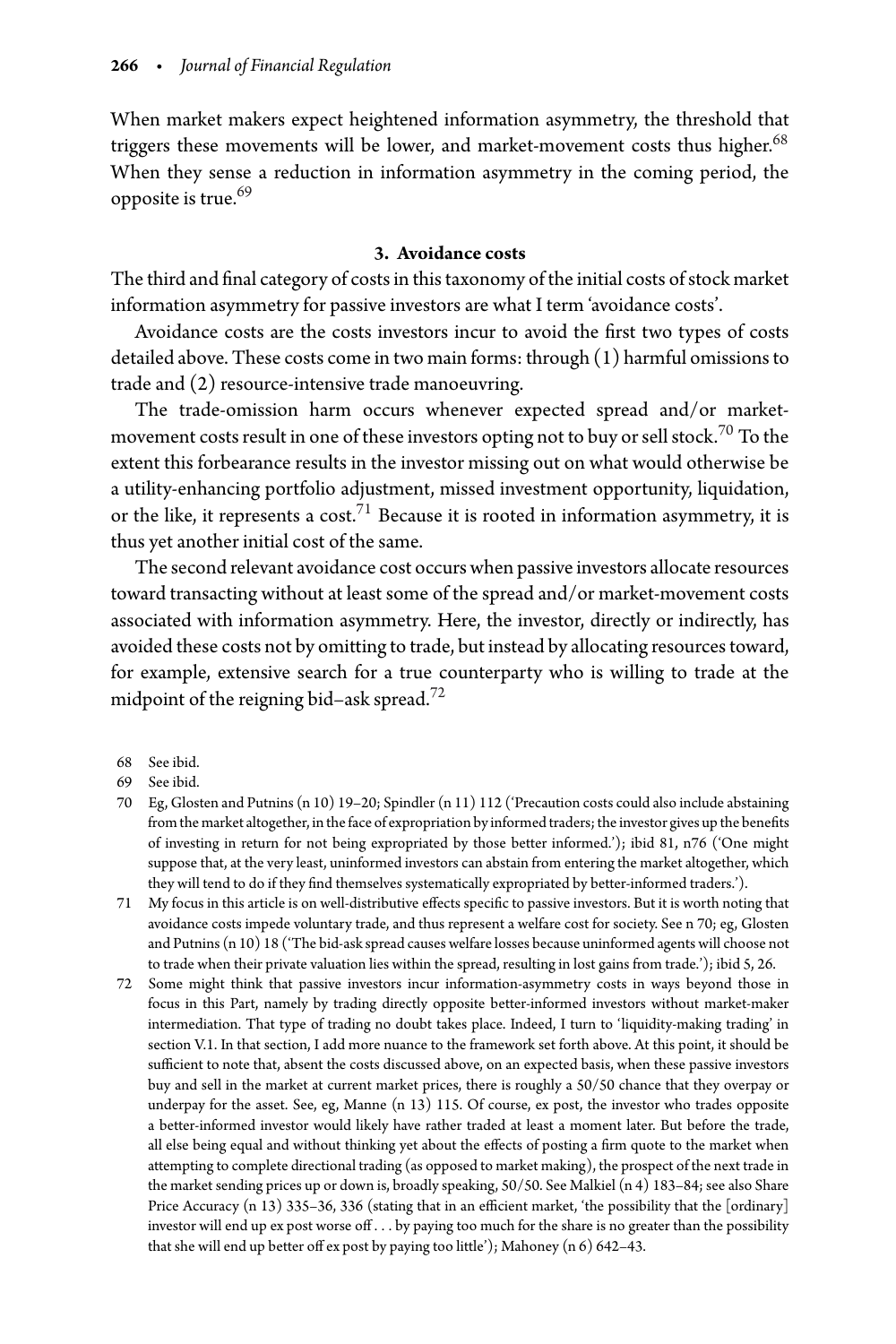# **IV. THE SIZE OF THE INITIAL COSTS OF INTER-INVESTOR INFORMATION ASYMMETRY FOR PASSIVE INVESTORS**

This section marshals evidence to present a picture of the size of the costs identified in section III. This picture, viewed in light of the market mechanisms detailed in section V, gives rise to my main conclusion and related insights previewed in section I and more fully articulated in section VI.

#### **1. The size of spread costs today**

The most prominent measure of spread costs is provided by the size of market makers' inside spread.<sup>73</sup> For the vast majority of public-company trading, the average size of that spread nationwide is now remarkably small.

For the stocks of large-capitalization firms, the average inside spread has been a mere penny for some time<sup>74</sup>—only .04 per cent of the average share price of those stocks.[75](#page-14-2) At the time of drafting, truly diversified investors have over *86 per cent* of their investment money in the US stock market invested in these companies.<sup>[76](#page-14-3)</sup> The average inside spread for the stocks of medium-sized public firms is only two cents per share coming in at just .18 per cent of the average share price of those stocks.[77](#page-14-4) Almost *11 per cent* of the investment money in a well-diversified portfolio of the US public companies is allocated toward these companies.[78](#page-14-5) (Approximately *97 per cent* of a fully diversified investment in US public-company stocks is therefore allocated to these companies and larger ones described above.)

These inside quotes are typically for a significant number of shares today. For largesize public firms, the average combined value of the shares posted at the best bid and ask quotes nationwide for a stock is in the \$1,000,000 range.<sup>[79](#page-14-6)</sup> For medium-sized public companies, the average is about \$120,000 in recent years. 80

It follows that the costs imposed by the inside spread are very small today for at least those who trade in individual stocks in amounts that are lower than \$500,000 (for large-capitalization stocks) or \$60,000 (for medium-capitalization ones). For them, the prospect of buying or selling relatively large amounts of stock without having to go beyond the number of shares that are typically found at the best quoted prices in the market is a reality, and therefore so too is the prospect of buying or selling a large amount of stock without incurring significant spread costs.

- <span id="page-14-0"></span>73 This aspect of the spread provides the most prominent measure of information asymmetry costs more generally. See, eg, James J Angel, Lawrence E Harris and Chester S Spatt, 'Equity Trading inthe 21st Century: An Update' (2015) 5 QJ Fin (March) 1, 36 (noting that the size of the spread 'is a traditional measure of market quality').
- <span id="page-14-1"></span>74 See, eg, ibid 4 ('The quoted spreads for the largest stocks remain at one cent.'); CFA Institute, *Dark Pools, Internalization, and Equity Market Quality* (2012) 5, *<*[www.cfainstitute.org/-/media/documents/article/](www.cfainstitute.org/-/media/documents/article/position-paper/dark-pools-internalization-equity-market-quality.ashx) [position-paper/dark-pools-internalization-equity-market-quality.ashx](www.cfainstitute.org/-/media/documents/article/position-paper/dark-pools-internalization-equity-market-quality.ashx)*>* accessed 28 July 2021.
- 75 See, eg, CFA Institute (n 74) 5.
- <span id="page-14-3"></span><span id="page-14-2"></span>76 See Vanguard Total Stock Market Exchange-Traded Fund Index, <ETF.com> (hereinafter 'VTI'), *<*[www.etf.](www.etf.com/VTI#fit) [com/VTI#fit](www.etf.com/VTI#fit)*>* (numbers are as of 21 June 2021).
- 77 CFA Institute (n 74) 5; Angel, Harris and Spatt (n 73) 4 fig 2.
- <span id="page-14-4"></span>78 VTI (n 76) (numbers are as of 21 June 2021).
- <span id="page-14-5"></span>79 See Angel, Harris and Spatt (n 73) 7 fig 7.
- <span id="page-14-7"></span><span id="page-14-6"></span>80 Ibid 6 fig 5.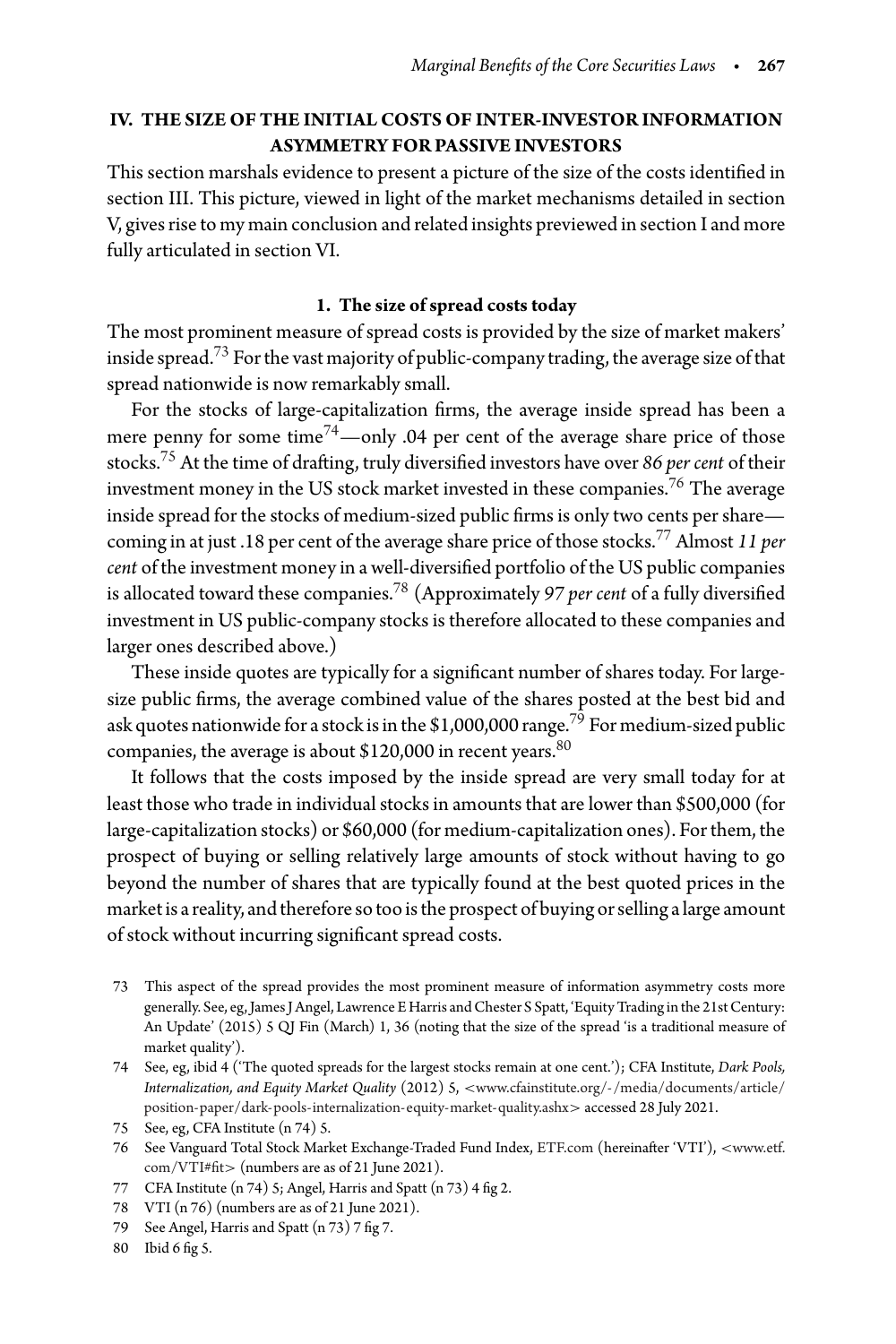The quantity of shares quoted at inside spreads today far surpasses the number demanded by at least retail-level investors who manage their own accounts. Only in exceptional cases will such retail investors want to buy more than the large amount quoted at inside spread prices.<sup>[81](#page-15-0)</sup> In fact, virtually all individual, everyday investors are able fill their entire orders at prices that are at least as good as those embodied in the best prices quoted nationwide. Almost 100 per cent of their orders to transact on demand are routed to specialized off-exchange platforms where those orders are internalized.<sup>82</sup> When this happens, by law, the orders must receive prices that are at least as good as those reflected in the then-operative inside spread in the market.<sup>83</sup> And as a matter of practice, internalizing platforms generally improve on those prices.<sup>[84](#page-15-3)</sup> About 23 per cent of all reported trading now consists of this type of internalization.<sup>[85](#page-15-4)</sup>

The presence of this massive internalization at these prices indicates that at least noninstitutional-size passive trading involves spread costs that are even smaller than they first appear. This is so for two related reasons. First, this internalization indicates that even the large number of shares quoted at inside-spread prices at exchanges provides a misleadingly *low* indication of the number of shares available at those prices in the market. Many more shares are effectively being quoted at those prices, albeit in an undisplayed fashion by internalizers. $86$  Second, to the extent internalization is occurring at undisplayed prices that are *better than* those quoted on exchanges, inside spreads today are even smaller than they first appear. This is because the already low average inside-spread prices noted above track only displayed bids and asks. Yet, the market also contains undisplayed quotes on both exchange and off-exchange trading platforms (including those that 'internalize' individual-investor trades).[87](#page-15-6)

Moreover, market makers quote inferior prices in response to more than just information asymmetry. Recall that market-maker spreads are a product of the costs they incur to supply their intermediation services.<sup>[88](#page-15-7)</sup> Supplying those services in securities

- <span id="page-15-1"></span><span id="page-15-0"></span>82 Rule 606 of the SEC's Regulation National Market System requires brokers to share information about where they route their customers' orders. Regulation National Market System, 17 CFR § 242.606 (2017). As the SEC has noted, a review of the Rule 606 disclosures of the eight largest retail-level brokerage houses reveals that each routes virtually all of its orders mentioned in the text to internalizing platforms. See Market Structure Concept Release (n 4) 3600.
- <span id="page-15-2"></span>83 See Regulation National Market System, 17 CFR § 242.611 (2017). This rule essentially bars non-displaying trading platforms (among others) from transacting orders at prices that 'trade through' the best displayed ones then quoted in the market. In other words, trading platforms generally cannot execute orders at prices that are inferior to those best ones quoted openly in the market. Because internalizing platforms do not display their quotes, they can never execute orders at such inferior prices.
- <span id="page-15-3"></span>84 Eg, Fox, Glosten and Rauterberg (n 46) 288; TD AMERITRADE, Comment Letter on Market Structure Concept Release 9 (21 April 2010) *<*<www.sec.gov/comments/s7-02-10/s70210-124.pdf>*>* accessed 28 July 2021 (noting that TD AMERTRADE provides retail investors 'price improvement to the best displayed price').
- 85 See Angel, Harris and Spatt (n 73) 16, 16 fig 19.
- <span id="page-15-5"></span><span id="page-15-4"></span>86 See, eg, Market Structure Concept Release (n 4) 3599 ('The internalized executions of brokerdealers*...* primarily reflect liquidity that is not included in the consolidated quote data.').
- 87 See section V.1 (discussing hidden quotes).
- <span id="page-15-7"></span><span id="page-15-6"></span>88 See sections IV.1, IV.2.

<sup>81</sup> See nn 79–80 and accompanying text.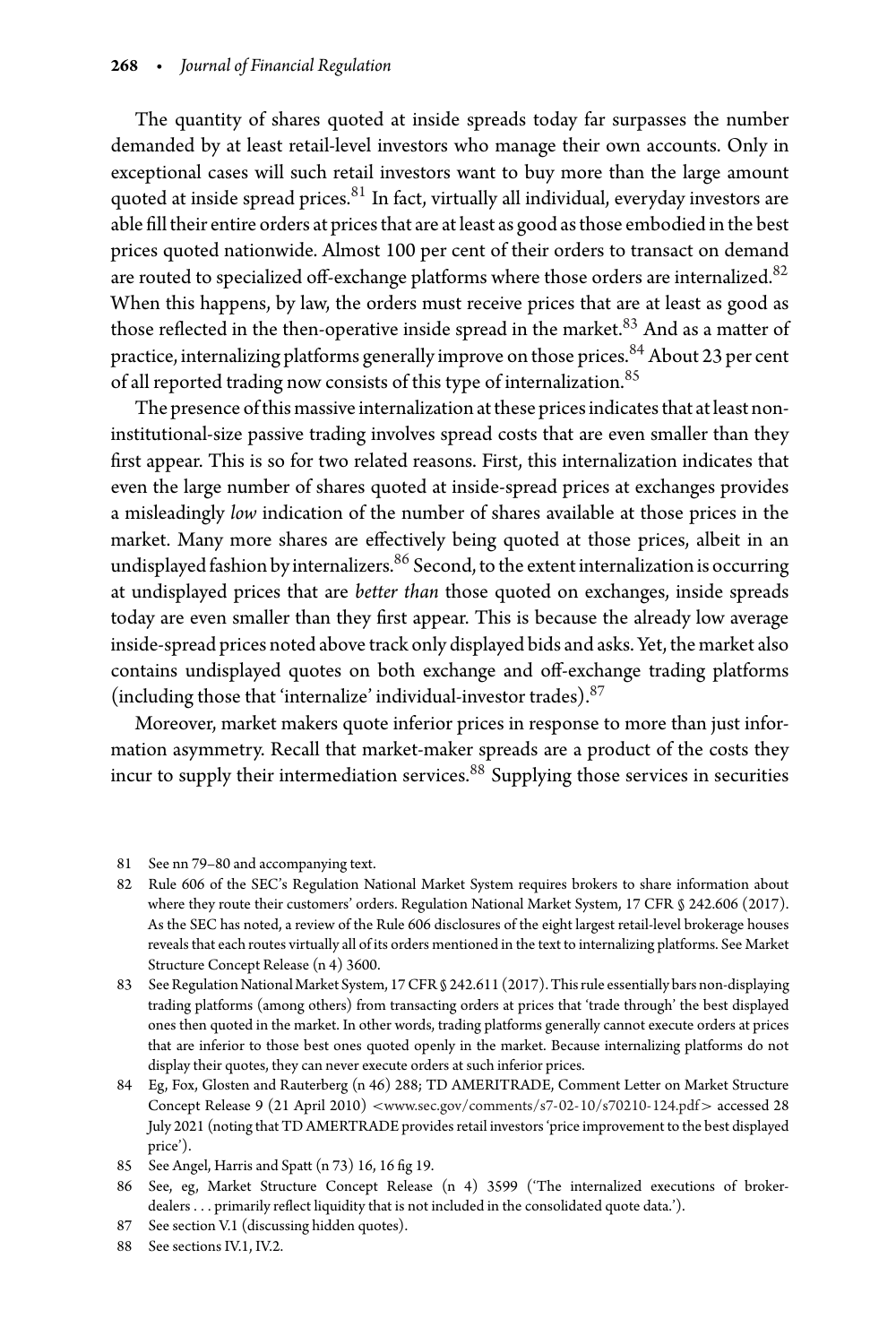markets involves costs beyond just those traceable to information asymmetry.<sup>89</sup> Market makers respond to such additional costs in the same general way in which they respond to those relating to information asymmetry: they increase the size of their spreads.  $90$ Thus, not even all of the small spread costs described above are due to information asymmetry.

Still, on their own, none of the data points presented thus far forecloses the possibility that the spread costs attributable to information asymmetry are a problem *for passive investors that transact in very large quantities*. We know that market makers are only willing to quote so many shares at inside-spread prices.<sup>[91](#page-16-2)</sup> Investors seeking to buy or sell a quantity of shares that surpasses the number of shares quoted at those prices can therefore expect to incur more than a half-penny or penny spread cost. This matters for both individual passive investors who invest through large investment-fund intermediaries and large institutional passive investors transacting on their own behalf. This share-quantity caveat limits my ability to conclude with certainty that the spread costs passive investors pay today are overall small. However, section V shows why the information-asymmetry concern for even those investors should be very limited today.

## **2. The size of market-movement costs today**

It is far harder to nail down the costs passive investors incur as a result of the price impact of their own trading in a market with heterogeneously informed investors. Still, evidence with respect to the magnitude of these market-movement costs is available. That evidence indicates that these costs too are limited.

Private databases track execution costs for institutions that split up their overall trading interest into a series of smaller trades to be executed over time. Access to one such database has provided a window into the impact of a single large institutional trader's buying or selling on market prices when that buying or selling is stretched over a relatively prolonged timeframe (for example, four trading days rather than four seconds, minutes, or even hours).<sup>[92](#page-16-3)</sup> With this data, economists have looked at the average execution price for the entire larger trade that takes place over that span. One study was able to compare that average price to the one that prevailed in the market when the first part of the trade was executed—thereby revealing to some extent just how much prices changed due to the pressure an institution's own trading places on them $.93$  $.93$ 

Of course, market prices between the first and last trade in such a series jump around based on factors other than merely the pressure placed on them by large buying or selling by a single institution. The largest such factor is likely the revelation of new

<span id="page-16-0"></span><sup>89</sup> See, eg, Madhavan (n 50) 205–58. The main other cost incurred by market makers relates to the inventory risk associated with holding assets with values that can vary widely. See ibid 219; Hong Liu and Yajun Wang, 'Market Making with Asymmetric Information and Inventory Risk' (2016) 163 J Econ Theory 73, 78.

<sup>90</sup> See section III.1.

<span id="page-16-1"></span><sup>91</sup> See section III.1.

<span id="page-16-3"></span><span id="page-16-2"></span><sup>92</sup> See Angel, Harris and Spatt (n 73) 17 (focusing on data that allows for an 'estimate [of] the price-impact costs associated with executing large orders that have been split into small parts for execution').

<span id="page-16-4"></span><sup>93</sup> See ibid 17–18.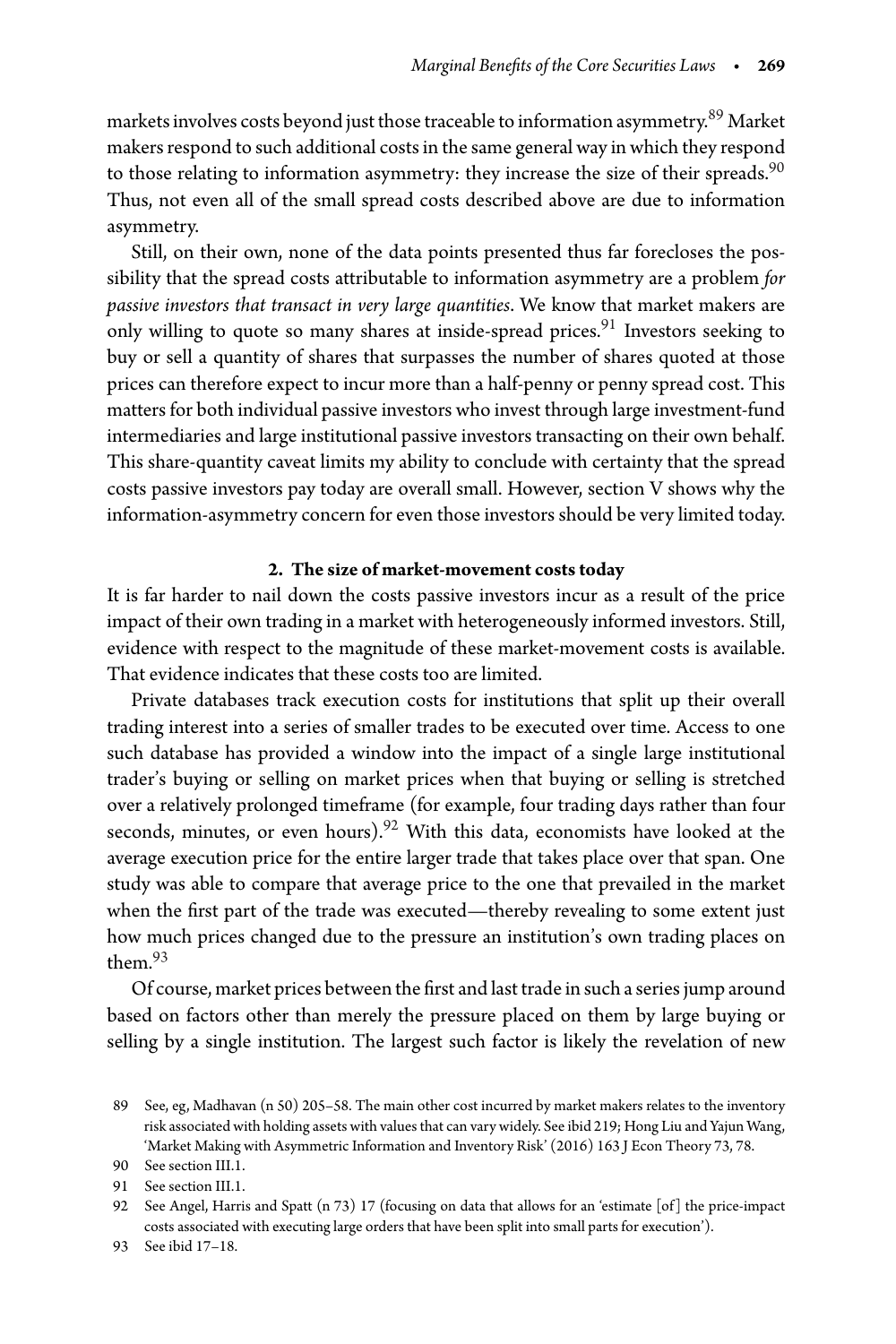information,  $94$  whether through information-driven investing that takes place quietly in the market or through that following a public announcement. But in an efficient market, movement due to such factors will, on average, cancel itself out.<sup>[95](#page-17-1)</sup> In other words, as the variance in securities prices associated with other factors during these periods cancels itself out in this way,  $96$  upward price impact traceable to the large, sustained buying of any single investor and downward impact due to the selling of the same is revealed. When tracking thousands upon thousands of such examples of large net buying or selling over these periods, the average movement in market prices that occurs thus evinces much about the price impact of the trading at issue—and hence the size of market-movement costs the investors behind it incur.

The above-referenced study found these costs to be relatively limited. The average market-movement cost for a trade of a million shares in a \$30-per-share stock (thus, a \$30 million trade) came in at under .04 per cent of the trade's value.<sup>97</sup> Those costs are the same whether it is net buying or selling involved.<sup>[98](#page-17-4)</sup> Accordingly, even large-sized, institutional investors can buy and sell significant quantities of public-company shares without being subjected to acute market-movement costs.

A closer look atthis data showsthat it actually *overstates*the size of market-movement costs for passive investors. The data is based on *all* large institutional trading, and not just that attributable to passive investors. This evidence therefore includes the impact of information-driven trades. Despite anonymity in the market, institutional-size trading *by superiorly informed investors* is likely to be accompanied by larger movements in market prices per share traded. This is because, formal anonymity aside, that trading may be more easily detected by market makers (and other market participants) than institutional-size trading of even the same size based on other motivations (namely, diversification). After all, the underlying information will often get revealed through more than just one investor's buying and selling within the relevant period. If one institution has market-moving information, others will often have it too, meaning that more shares will be traded in the period at issue—and thus more pronounced price impacts will be present.

In the end, despite the above window into the size of market-movement costs today, those costs are not the subject of widespread, publicly available study, and are thus not clear.<sup>99</sup> However, it is worth noting that market-movement costs are, for the most part,

<span id="page-17-2"></span>97 See Angel, Harris and Spatt (n 73) 17 fig 20.

<sup>94</sup> See section III.2.

<span id="page-17-1"></span><span id="page-17-0"></span><sup>95</sup> See generally Eugene F Fama, 'The Behavior of Stock-Market Prices' (1965) 38 J Bus 34 (offering one of the seminal descriptions of the 'random walk' concept: all else being equal, stock prices reflect consensus views of the import of at least all publicly available information, and are therefore more or less just as likely to move up as down over the next period).

<sup>96</sup> See n 95 and accompanying text.

<span id="page-17-3"></span><sup>98</sup> See ibid.

<span id="page-17-5"></span><span id="page-17-4"></span><sup>99</sup> See, eg, Market Structure Concept Release (n 4) 3604–05 ('Most of the Commission's past analyses of market performance have focused on the execution of smaller orders (for example, less than 10,000 shares), rather than attempting to measure the overall transaction costs of institutional investors to execute large orders (for example, greater than 100,000 shares). Measuring the transaction costs of institutional investors that need to trade in large size can be extremely complex*...* Direct measures of large order transaction costs typically require access to institutional order data that is not publicly available.').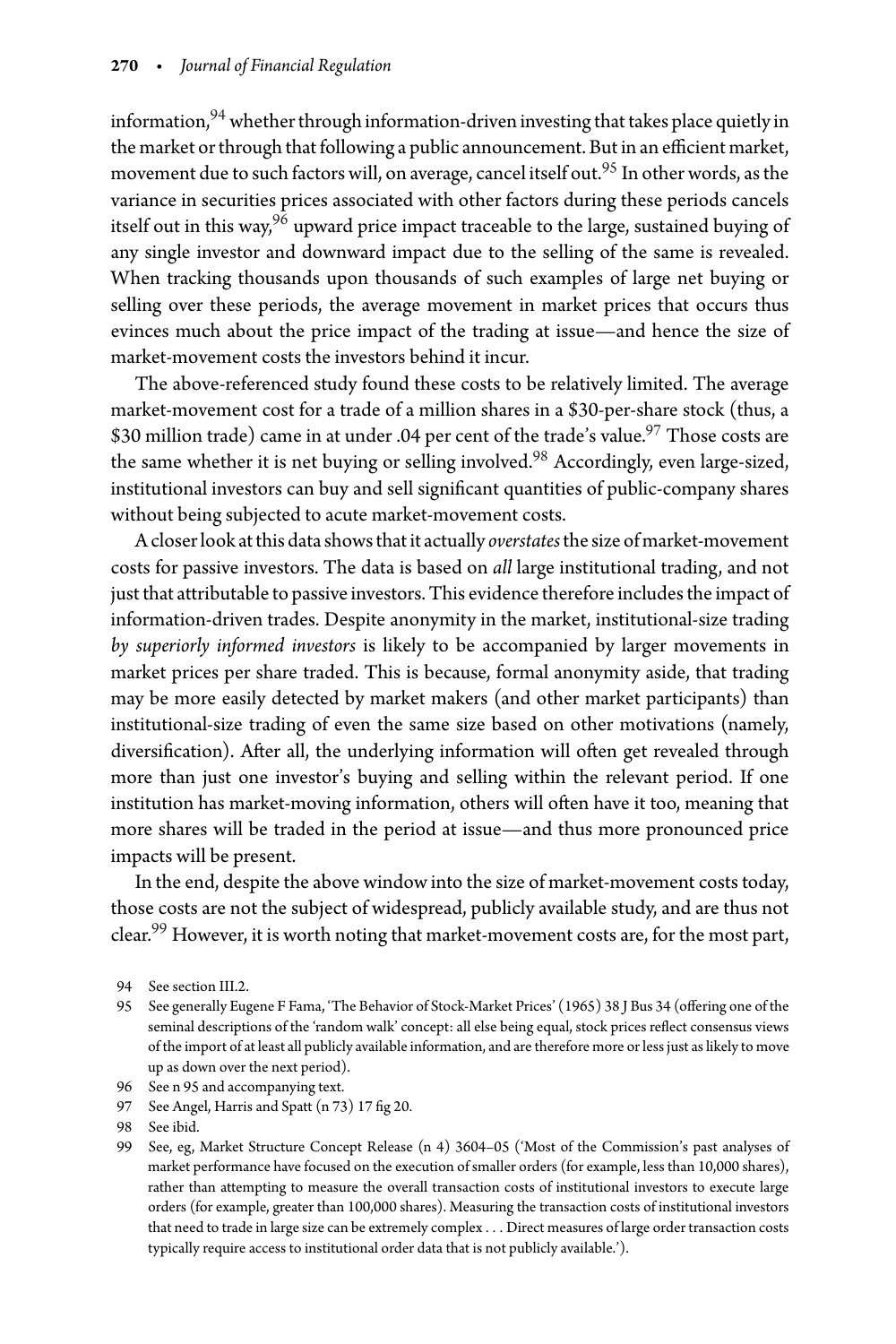almost entirely irrelevant to individuals who trade directly. Very few small investors will trade a number of shares that surpasses that quoted at inside spreads. $^{100}$  $^{100}$  $^{100}$  And virtually all individual, direct-trading investors have their orders to trade on demand internalized at inside-spread prices or better.<sup>[101](#page-18-1)</sup> For these reasons, smaller passive investing lacks the type of net buying or selling over time that would trigger even the unclear, yet apparently limited, market-movement costs summarized in this section.

## **3. The size of avoidance costs today**

Measuring avoidance costs is a project—if possible today at all—that is beyond the scope of this article. That is because these costs are far less tangible and accessible than spread and market-movement costs. But the close examination of the market found above reveals something important about the extent of these costs: the size of avoidance costs is inextricably tied to the size of the spread and market-movement costs. When spread and market-movement costs are larger, passive investors will be more likely to seek to trade absent them or stop pursuit of the contemplated trade (or even sit out the larger game altogether).<sup>102</sup> When spread and market-movement costs are smaller, the opposite is true. What is important to recognize here is therefore that sections IV.1 and IV.2, when viewed together with section V, demonstrate that both spread and market-movement costs are very limited for passive investors today.

# **V. CONSIDERING THE SIZE OF THE COSTS FOR PASSIVE INVESTORS IN LIGHT OF MARKET MECHANISMS**

Four main market mechanisms significantly reduce the extent to which passive investors incur the costs identified in section III and further detailed in section IV. These mechanisms are encompassed in the ability to engage in liquidity-making trading, piecemeal trading, block trading, and information-asymmetry forecasting.<sup>[103](#page-18-3)</sup>

## **1. Liquidity-making trading**

The ability to complete trades by making liquidity (rather than having to take liquidity opposite market-maker quotes) reduces spread costs for passive investors. When investors are able to complete their trading in this fashion,<sup>[104](#page-18-4)</sup> they buy at bid prices and

- <span id="page-18-3"></span>103 Other market mechanisms further limit the extent to which passive investors incur these costs. For example, large mutual fund families (eg, Fidelity) are known to net out their trading within the family before going to the outside market, thereby sidestepping both spread and market-movement costs (and thus avoidance costs) on those transfers from one Fidelity fund to another. For present purposes, the mechanisms discussed in the text suffice.
- <span id="page-18-4"></span>104 Passive investors can generally attempt to trade in this fashion in today's market. Securities exchanges must allow brokers or dealers to become exchange members. See Exchange Act  $\mathcal{S}(b)(2)$ , 15 USC  $\mathcal{S}$  78f(b)(2). All such exchanges must post bid and ask quotes submitted by their members. See Regulation National Market System, 17 CFR § 242.604 (2017). Off-exchange trading platforms generally operate in the same manner as exchanges (see n 136) and are thus happy to offer the same arrangement sua sponte.

<sup>100</sup> See section IV.1.

<span id="page-18-0"></span><sup>101</sup> See n 82 & 83 and accompanying text.

<span id="page-18-2"></span><span id="page-18-1"></span><sup>102</sup> See ibid; see also George Constantinides, 'Capital Market Equilibrium with Transaction Costs' (1986) 94 J Pol Econ 842, 859 ('[I]nvestors accommodate transaction costs by drastically reducing the frequency and volume of trade.').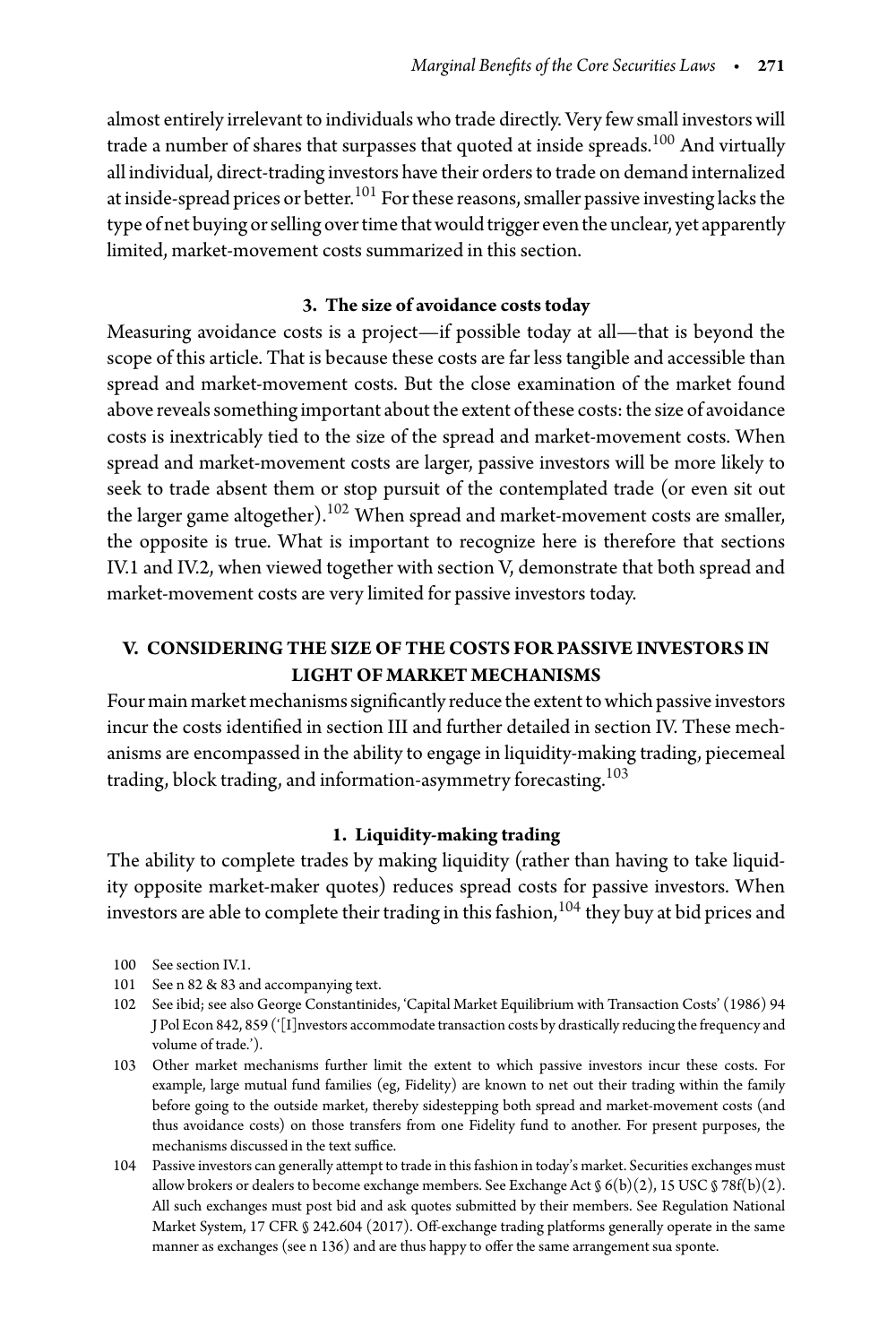sell at ask ones rather than 'crossing the spread'to buy against ask quotes or sell opposite the bid quotes.<sup>[105](#page-19-0)</sup>

Thinking through in detail the full import of this avoidance of spread costs introduces more complexity than is helpful for the current study. But it is worth briefly looking at the dynamics at play here.<sup>[106](#page-19-1)</sup> To the extent that the spread set by professional market makers is perfectly competitive, then diversification-driven buying through a quote placed at the best bid price in the market likely incorporates the expected costs of adding liquidity to the market. The main such cost is that associated with adverse selection of that quote at the hands of a better-informed seller in, for example, one out of every 10 trades.<sup>107</sup> Relatedly, posting a quote to the market is not free because it provides an option to the rest of the market that will be exercised if the price moves against the quote before the investor behind it can cancel it.

Thus, imagine that the best bid quote in the market is \$10.48 and the best ask quote is \$10.52 (around a market value of \$10.50). The best way to view a scenario in which there is a purchase by a passive investor who places a bid quote at \$10.48 is perhaps as a scenario in which this investor has been able to negate spread costs traceable to information asymmetry. And perhaps the best way to view a purchase via a quote at, for example, \$10.49 by this same investor would be to see the liquidity-making trading as negating only part of those costs.

However, to the extent that the spread set by market makers is not perfectly competitive, or to the extent that the costs of information asymmetry for a liquidity-making passive investor are lower than those of a market maker, passive investors can gain from the presence of better-informed investors.[108](#page-19-3) In so far as the spread is traceable to information asymmetry[,109](#page-19-4) liquidity-making investors would thus receive a *benefit* from information asymmetry when they are able to transact at the best prices quoted in the market. This possible benefit to passive investors is distinct from the one about which I recently theorized,<sup>110</sup> and would exist even if that theorized benefit does not.

This is not to say that information asymmetry, on the whole, will always be beneficial for all of these investors (qua investors) in even the above-noted scenarios. This is

<span id="page-19-1"></span>107 See Glosten and Milgrom (n 52).

<span id="page-19-0"></span><sup>105</sup> The ability to trade in this way was one of the five objectives of Congress's 1975 amendments to the Exchange Act. See Section 11A, 15 USC § 78k-1 ('It is in the public interest and appropriate for the protection of investors andthe maintenance of fair and orderly marketsto assure *...* (v) an opportunity *...* for investors' orders to be executed without the participation of a dealer.').

<sup>106</sup> I thank Joshua Mitts for thinking through this additional level of nuance with me.

<span id="page-19-3"></span><span id="page-19-2"></span><sup>108</sup> See James Angel, 'Comment Letter on Transaction Fee Pilot 2' (3 August 2018) ('The bid-ask spread is the price of immediacy, and it is a mistake to think that a smaller spread is always better. The spread is a cost to those who demand immediacy, but it is a reward to those who supply it (including retail customers placing limit orders as well as professional market makers).').

<span id="page-19-4"></span><sup>109</sup> See Madhavan (n 50) (focusing on how spread costs are generally driven by more than just information asymmetry).

<span id="page-19-5"></span><sup>110</sup> See Kevin S. Haeberle, *Information Asymmetry and the Protection of Ordinary Investors*, 53 UC Davis L. Rev. 145 (2019) (n 15).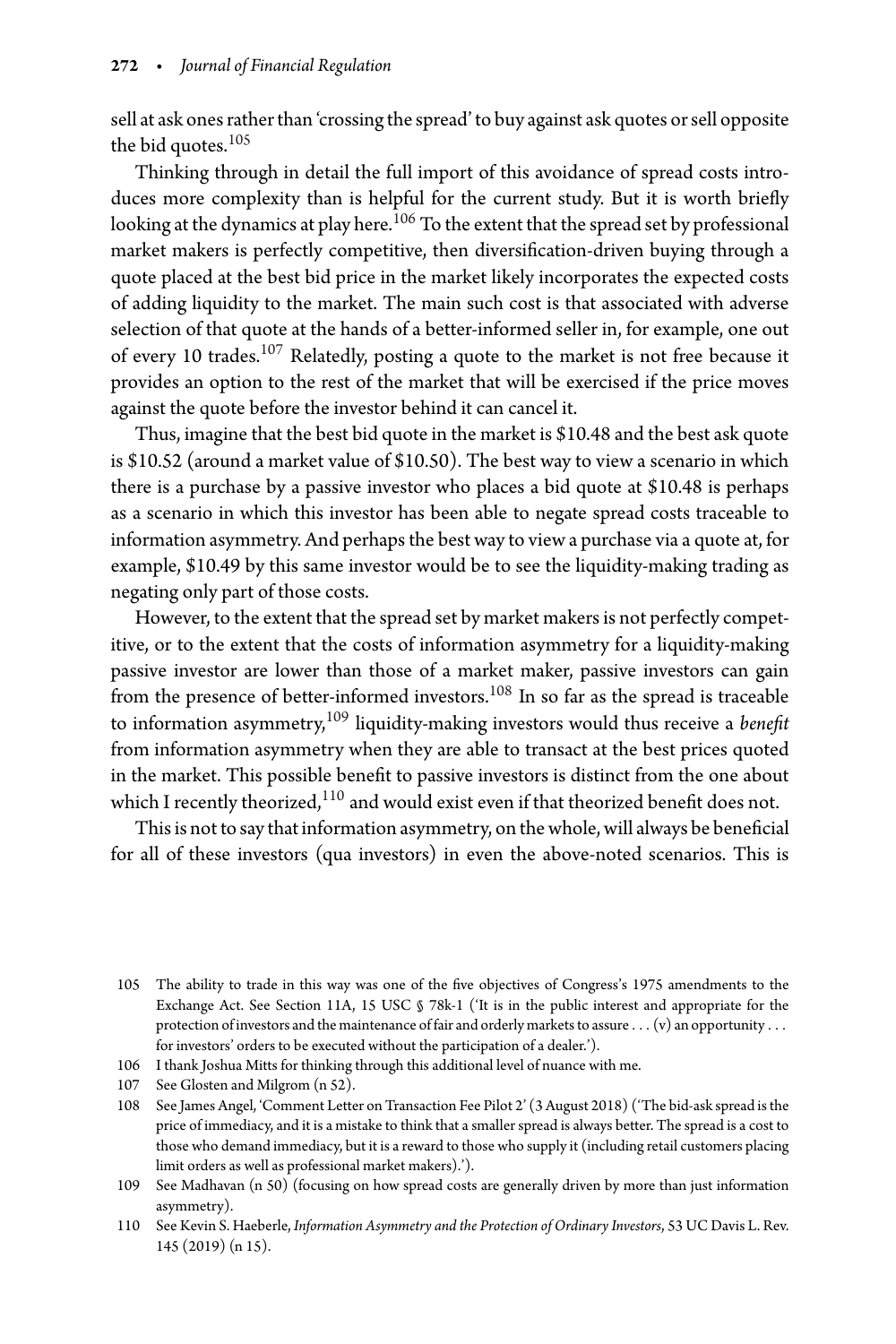because these liquidity-supplying investors face the risk of non-execution.<sup>[111](#page-20-0)</sup> My assertion is thus merely that there can be an information-asymmetry benefit for investors when they transact via making liquidity, and that any such benefit should therefore be considered when thinking about the scope of the costs of information asymmetry for passive investors.

The story on this front gets even more nuanced. Investors can place *hidden* bid and ask quotes at prices that are equal to or better than the best ones displayed in the market. Hidden quotes are still firm offers to buy and sell. But, by definition, they cannot be seen by other market participants.<sup>[112](#page-20-1)</sup> Notably, these quotes can even be placed at the midpoint of the inside spread then quoted on an exchange. (Such hidden quotes are sometimes referred to as 'midpoint liquidity orders'.)

Moreover, hidden liquidity-making trading can significantly reduce the marketmovement costs investors incur. Net buying and selling *transactions* are not the only things that lead to changes in market prices.<sup>[113](#page-20-2)</sup> A large number of shares posted at bid prices relative to that posted at ask ones (or vice versa) can result in movements in market values and prices—even without transactions occurring against them.<sup>[114](#page-20-3)</sup> This phenomenon is in part traceable to the fact that information-driven investors too can attempt to buy and sell by making liquidity to the rest of the market. Consequently, market makers would have good reason to move their prices up if they saw large buying interest at bid quotes in the market relative to that associated with ask quotes, or down in the opposite situation. Hidden liquidity-making trading can help conceal such buying or selling interest—and therefore can be used by investors to mitigate market-movement costs.

Lastly, the ability to engage in *hidden* liquidity-making trading at prices that are halfway between the best ones quoted in the market provides even greater marketmovement-cost mitigation. When an investor places a hidden quote at the midpoint of the spread and an opposite-side investor transacts against it, all that is reported to the market is a transaction at the midpoint price. For this reason, other market participants have no signal as to net buying or selling in the market. Instead, the zero-sum game of secondary-market trading has simply witnessed a change in ownership of shares, along with an indication that a transaction took place at a price that generally reflects a stock's then-current market value. For these reasons, inferences as to the likelihood of underlying information motivating the trade will be more limited, meaning that—all else being equal—less (if any) market-price movement will be triggered by this type of liquidity-making trading.

<span id="page-20-3"></span><span id="page-20-2"></span>114 See, eg, Fox, Glosten and Rauterberg (n 46) 70 (noting that '[e]mpirical *...* analyses of intraday changes in quotes and in the prices of executed transactions consistently show that they respond to the pattern of buy and sell orders').

<span id="page-20-0"></span><sup>111</sup> Eg, Fox, Glosten and Rauterberg (n 46) 23 (noting the risk market prices moving away from the quotes posted by liquidity-making investors); ibid ('Market orders provide speed and certainty of execution. Limit orders may obtain a better price but are less certain to execute.').

<span id="page-20-1"></span><sup>112</sup> Much trading on off-exchange platforms is generally hidden in this way. See Kevin S Haeberle, 'Discrimination Platforms' (2017) 42 J Corp L 809, 814–15.

<sup>113</sup> See section III.2 (discussingthe relationship between nettrading activity and movements in market prices).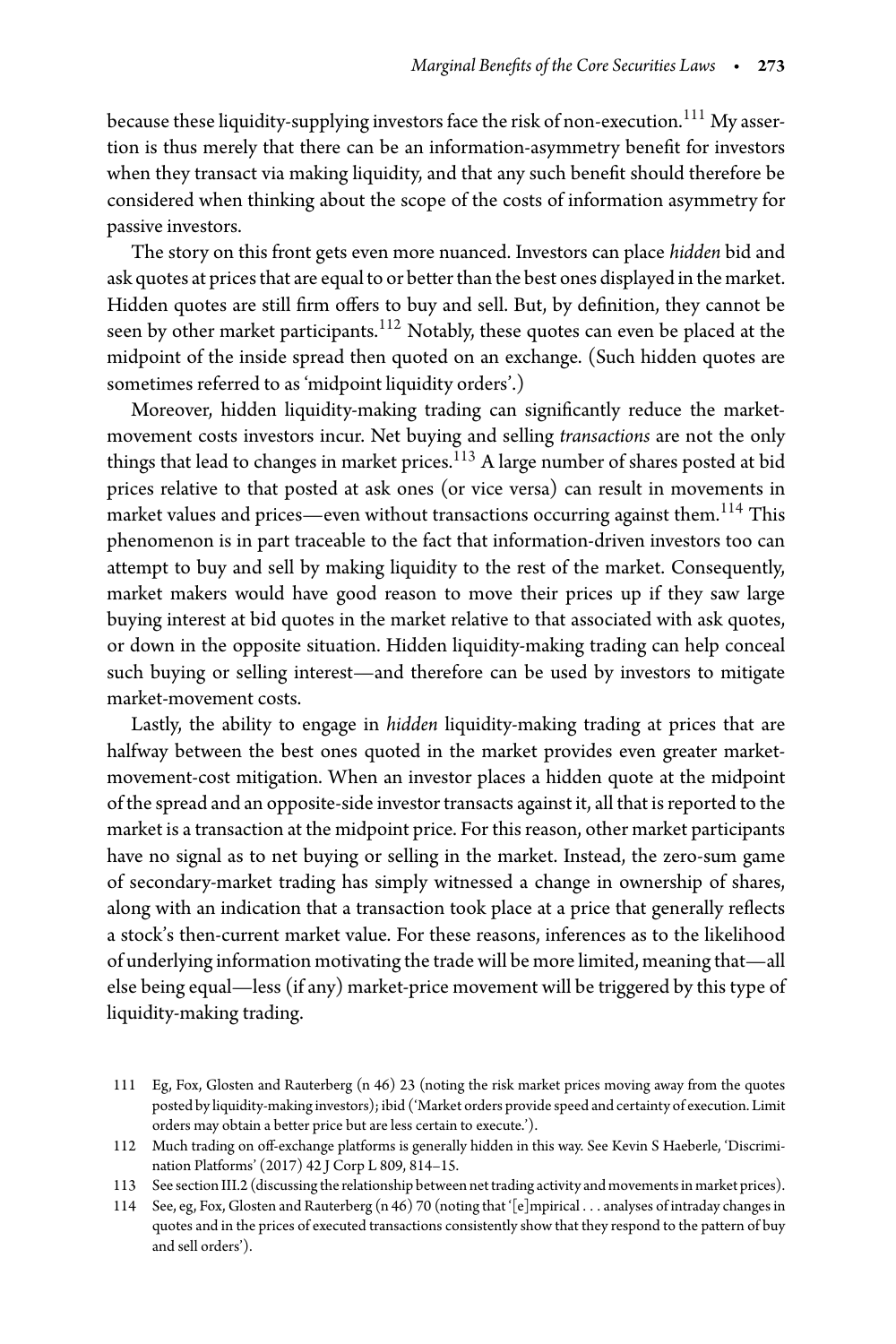About 11 to 14 per cent of all trades on exchanges involve hidden quotes.<sup>[115](#page-21-0)</sup> The portion of these hidden quotes that are placed at the midpoint of the bid–ask spread is no doubt high as well—as evidenced by data published by exchanges.  $^{116}$  $^{116}$  $^{116}$ 

Passive investors surely avail themselves of all of these benefits of liquidity-making trading today—and do so on large scale. These investors are not trading based a depreciating informational asset, but instead merely accumulating a basket of stocks to track the market (or some portion thereof), balancing that basket, and/or liquidating the same. $117$ 

Still, it is worth noting that this mechanism is likely relevant only for passive investors who trade through investment-fund intermediaries and for institutional investors who trade on their own behalf. $118$  Today, both market makers and sophisticated liquiditymaking directional traders use algorithms to post, cancel, and modify their quotes at striking speeds.<sup>[119](#page-21-4)</sup> Those algorithms are complemented by 'co-location' and related advantages that decrease the latency between their computers and those of trading platforms where prices are changing by the microsecond.<sup>120</sup> All the while, the redisseminated pricing information delivered by the likes of e∗Trade and Google Finance is at least a second old by the time it lands on the average investor's laptop. That delay represents eons in today's computerized market. Access to execution services that might otherwise solve this problem is likely to be unavailable to the vast majority of these investors.<sup>121</sup> Consequently, there is a good chance that these individuals are generally flying at least half blind when trying to complete their trading via making liquidity to the market. Without the ability to reference the actual prices that reign in the market (let alone the ability to cancel and modify their quotes within a tiny fraction of a second of changes to those prices), it is hard to see how this type of liquidity-making trading would help this one subset of investors.<sup>[122](#page-21-7)</sup>

- <span id="page-21-0"></span>115 See SEC, Market Structure Research: 'Hidden Volume Ratios' (9 October 2013), *<*[www.sec.gov/marke](www.sec.gov/marketstructure/research/highlight-2013-02.html#.YA3JzJNKjOQ) [tstructure/research/highlight-2013-02.html#.YA3JzJNKjOQ](www.sec.gov/marketstructure/research/highlight-2013-02.html#.YA3JzJNKjOQ) *>* accessed 28 July 2021.
- <span id="page-21-1"></span>116 See, eg, NASDAQ, Midpoint Liquidity (2018), *<*[https://www.nasdaqtrader.com/content/productsservi](https://www.nasdaqtrader.com/content/productsservices/trading/midpointpeg.pdf) [ces/trading/midpointpeg.pdf](https://www.nasdaqtrader.com/content/productsservices/trading/midpointpeg.pdf)*>* accessed 28 July 2021 (advertising that 'Nasdaq has [hidden] midpoint liquidity for a large portion of the day in high volume securities' and listing a number of securities for which hidden quotes at the midpoint of the bid–ask spread are posted for well over half of the trading day).
- <span id="page-21-2"></span>117 See n 4; eg, Market Structure Concept Release (n 4) 3602 (noting that brokers commonly offer algorithms to help investors reduce spread- and market-movement costs and that '[s]uch algorithms . . . may be "passive," and submit resting orders at one or more trading centers and await executions at favorable prices').
- <span id="page-21-3"></span>118 But see Angel (n 108) 2 (asserting that the spread 'is a reward to those who supply [immediacy] (including retail customers placing limit orders as well as professional market makers)'; see discussion at n 122.
- <span id="page-21-4"></span>119 Many institutional investors may not have in-house access to the speedy systems that allow for this behaviour. But they are able to obtain that access via outside providers of trade-execution services. Wellknown brokers working in this space include ITG, RBS, and Goldman Sachs (specifically, the latter two's Execution Services divisions).
- 120 Market Structure Concept Release (n 4).
- <span id="page-21-6"></span><span id="page-21-5"></span>121 The SEC has formally raised this access issue. See Market Structure Concept Release (n 4) 3603; see also Notice of Proposed NYSE Rule and Request for Comment Regarding Market Fragmentation, Exchange Act Release No 42450, 65 Fed Reg 10,577, 10,581 n 26 (28 February 2000).
- <span id="page-21-7"></span>122 To the extent retail-level investors can submit midpoint liquidity orders through their brokerage services, they can still be helped by engaging in liquidity-making trading. After all, no matter what the current market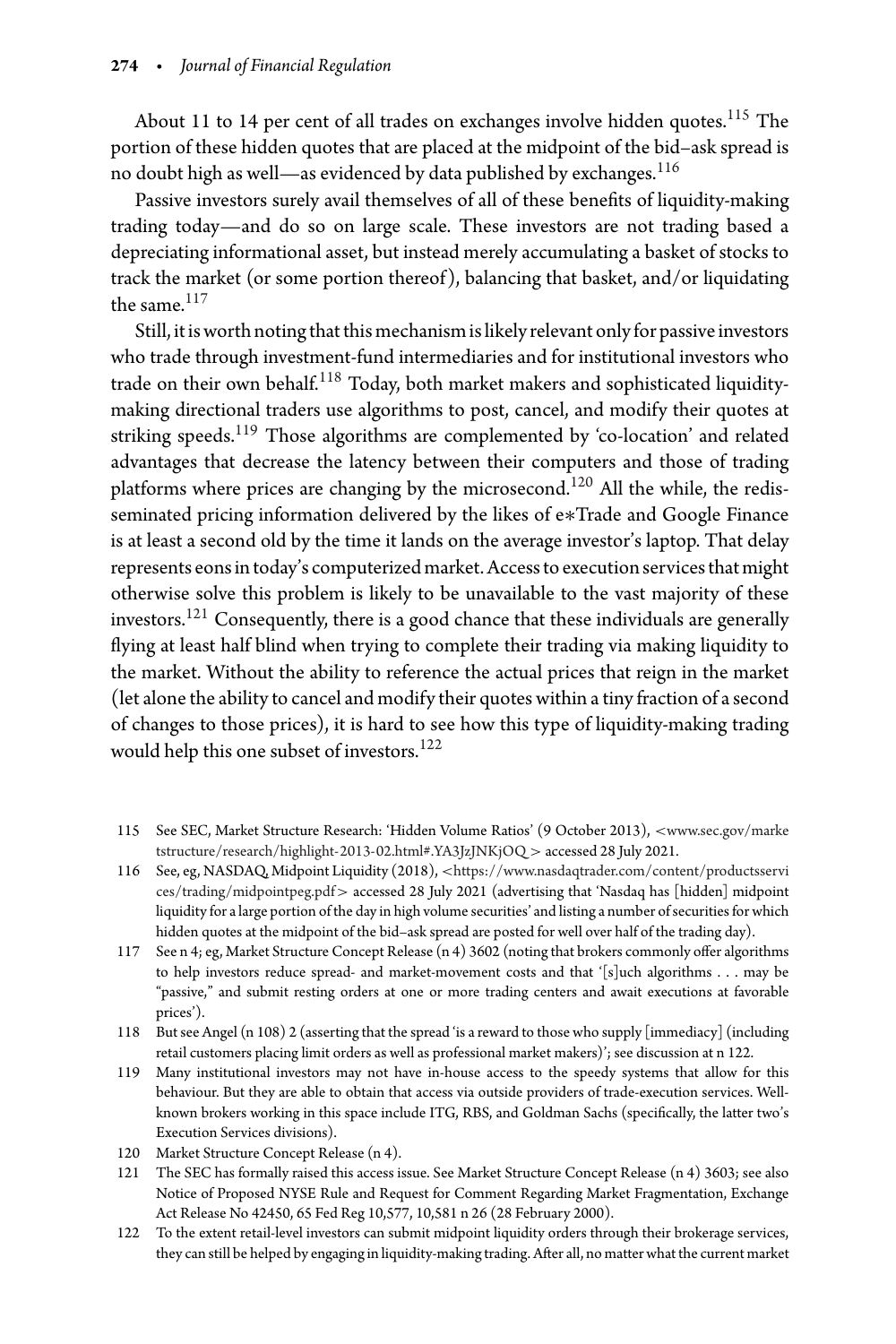## **2. Piecemeal trading**

For liquidity takers, chopping up larger 'parent' trades into a series of smaller 'children' helps ensure trade execution at (or near) the prices associated with inside-spread quotes. Passive investors can generally afford to be relatively patient.<sup>[123](#page-22-0)</sup> And current inside-spread prices barely diverge from market values for the stocks of large and medium-sized companies today.<sup>124</sup> Further, those prices now have a large number of shares sitting behind them.<sup>[125](#page-22-2)</sup> Thus, at least as a matter of theory, piecemeal trading in today's market can be quite effective at avoiding spread costs for a large part of the passive-investor universe, including even retail-level ones who trade in size large enough to even require use of this tool.

The story is slightly more complicated when it comes to the relevant reduction in market-movement costs for these investors. All else being equal, small trades move mar-ket prices less than large ones.<sup>[126](#page-22-3)</sup> But algorithms can detect net buying or selling activity overtime just as easily as men in colour-coded jackets could see institutional-size buying or selling happening on the floor of the New York Stock Exchange (NYSE) not too long ago. Thus, if many children orders of a single parent order are condensed into even a relatively circumscribed period, those orders will often lead to observable net buying or selling activity. Sensing that activity in the market, market makers will move their estimates of value and corresponding prices up or down, respectively, in order to protect themselves against the chances that the trading was information driven.<sup>127</sup> At a minimum, to the extent the value and price changes were caused by passive-investor trading, the investor behind that trading incurs market-movement costs. $^{128}$  $^{128}$  $^{128}$ 

However, piecemeal trading helps reduce the extent to which even this type of large trading moves market prices. Computerized market makers do not have a monopoly on sophisticated algorithms. Institutional investors, including index funds, also employ programmers, whether directly or through their outside service providers.<sup>[129](#page-22-6)</sup> The programs they use are skilled at burying their trading among the more or less 50/50 buying and selling activity of fellow passive investors that takes place over time. (One way to accomplish this is by purchasing or selling via *liquidity-making* piecemeal trading in a patient manner. $^{130}$ )

value and spread for a stock, the midpoint generally represents a stock's current market value. See section III.1.

- <span id="page-22-0"></span>124 See section IV.1.
- <span id="page-22-1"></span>125 See section IV.1.
- <span id="page-22-2"></span>126 See section IV.2.
- <span id="page-22-3"></span>127 See section III.2.
- <span id="page-22-4"></span>128 See ibid.
- <span id="page-22-6"></span><span id="page-22-5"></span>129 The same well-known brokers as mentioned in n 119 help investment-fund clients accomplish their trading piecemeal through proprietary trading algorithms. Additional firms operate in this area as well. See, eg, Angel, Harris and Spatt (n 73) 17 (discussing piecemeal trading and noting a company (Ancerno) that 'provides transaction cost analysis services to various investment sponsors, managers, and brokers').
- <span id="page-22-7"></span>130 See section III.1; Market Structure Concept Release (n 4) 3602 (noting that many brokers offer algorithms for piecemeal trading and that those algorithms 'may be "passive," and submit resting orders at one or more trading centers and await executions at favorable prices').

<sup>123</sup> See section III.2.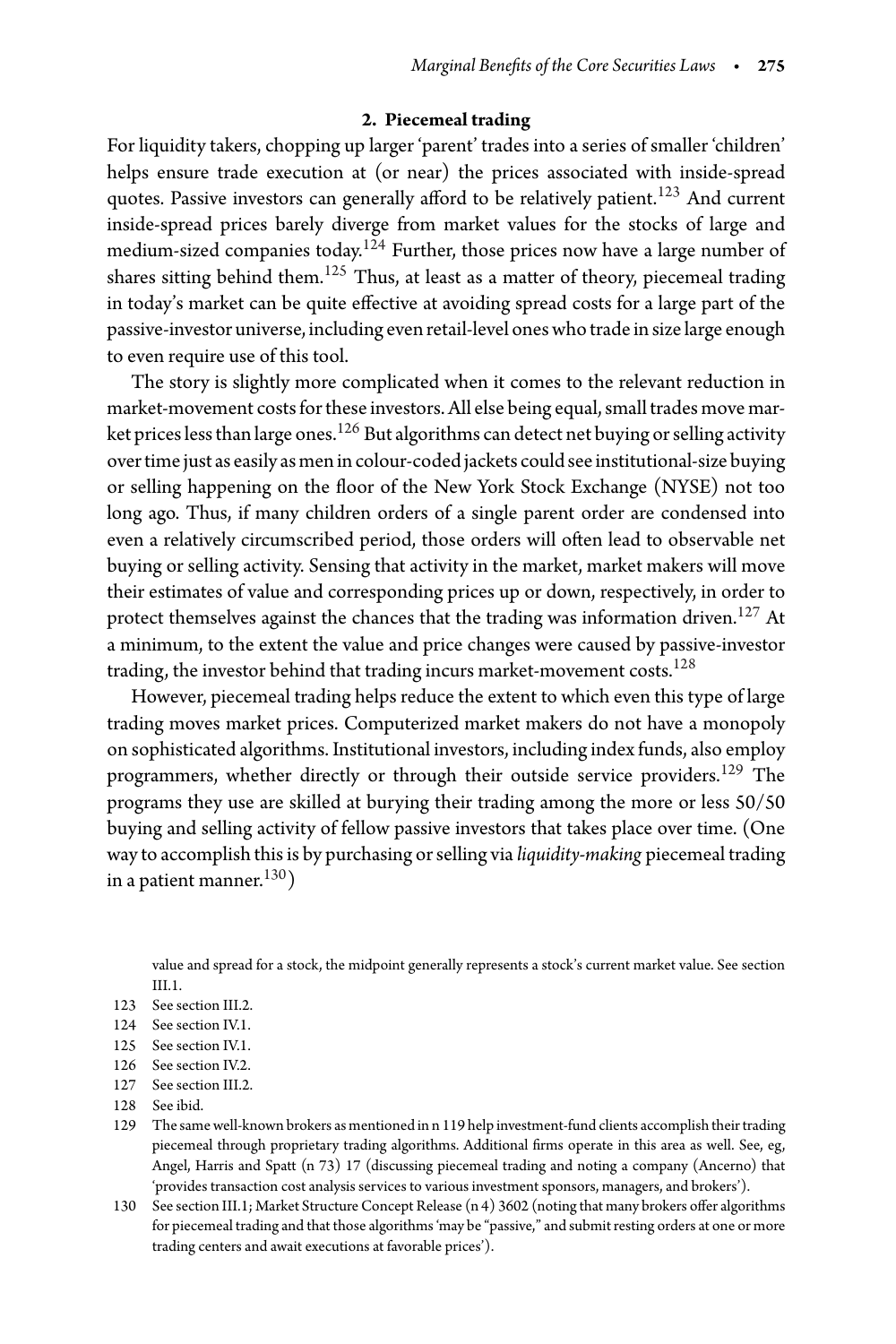It is well known that institutional investors (including both investment-fund intermediaries and institutional investors pursuing trades on their own behalf) are in fact transacting via piecemeal trades—and thus limiting the spread and market-movement costs they incur.<sup>[131](#page-23-0)</sup> Moreover, this activity is evidenced by the average number of shares transacted in a trade in the market today:  $220^{132}$  These facts must be viewed along with the computerization of the stock market, which removed practical impediments to sending sets of, for example, 220 shares to the floor of the exchange hundreds—if not thousands—of times to complete a large parent order.<sup>[133](#page-23-2)</sup>

### **3. Block trading**

To the extent that block trades<sup>[134](#page-23-3)</sup> take place at prices that reflect market values rather than prices spread out from the same, they involve no spread costs for either side of each trade. And to the extent that these types of trades involve mere swapping of shares between two or more large investors at a price that tracks current market values, there is no observable net buying or selling that would cause prices to move. For that reason, like with liquidity-making trades at the midpoint of the bid–ask spread,  $135$ market-movement costs would be avoided as well.

Block trading is facilitated in a number of ways in today's market. Pre-trade transparency aside, most 'dark pools' operate much like exchanges: These alternative trading systems simply host continuous auctions in which market makers and liquiditymaking investors post relatively small quotes against which liquidity-taking investors transact.[136](#page-23-5) But a handful of highly specialized off-exchange platforms operate in a

- <span id="page-23-0"></span>131 The website of one well-known broker-dealer advertises its 'proprietary and powerful algorithmic trading suite'. A review of the nine advertised algorithmic approaches in that suite demonstrates a focus on piecemeal trading to reduce spread and market-movement costs. See Electronic Trading, 'RBC Cap Mkts.' *<*<https://www.rbccm.com/en/expertise/electronic-trading.page>*>*accessed 28 July 2021; see also Angel, Harris and Spatt (n 73) 18 n 2 ('The typical large order [in a specific institutional-trading database] was filled over three trading days.'); ibid 18 ('These large trades typically were filled over two to four trading days and often over longer periods.').
- <span id="page-23-1"></span>132 See, eg, Angel, Harris and Spatt (n 73) 11 fig 12 (showing the average number of shares per trade for NYSElisted firms from 2004 to 2013).See ibid 15 fig 17.
- <span id="page-23-2"></span>133 Eg, ibid 13 (noting the 'increased use of algorithmic trading strategies that break large orders into many smaller ones'); ibid 18–19 ('We believe that the reduction in large order transaction costs are mainly due to the development of electronic algorithms for executing large orders, to the development of dark pool order matching systems that protect large traders from front-running while they search for liquidity, and to a general increase in market liquidity due to the growth of electronic trading which has greatly reduced the physical and administrative costs of trading.'); see also Angel, Harris and Spatt (n 73) 13, 18–19.
- <span id="page-23-3"></span>134 The law defines block trades as those involving either over 10,000 shares or over \$200,000 of market value. Regulation National Market System, 17 CFR § 242.600(b)(9) (2017). But in a market with an average trade size in the 200-share range, conventional usage of the term includes any decent-sized trade. Although not my focus here, block trades also include trades where institutions temporarily act as a dealer, taking a large number of shares into inventory and then looking to distribute them to institutional investors.

<span id="page-23-5"></span><span id="page-23-4"></span>136 Eg, Regulation of Exchanges and Alternative Trading Systems, Exchange Act Release No 34-40760, 63 Fed Reg 70,844, 70,845 (1998) ('Market participants have developed a variety of alternative trading systems that furnish services traditionally provided solely by registered exchanges.'); ibid 70,847 ('Alternative trading systems today are used by market participants as functional equivalents of exchanges.'); Market Structure Concept Release (n 4) 3599 ('Most dark pools, though they may handle large orders, primarily execute trades with small sizes that are more comparable to the average size of trades in the public

<sup>135</sup> See section V.1.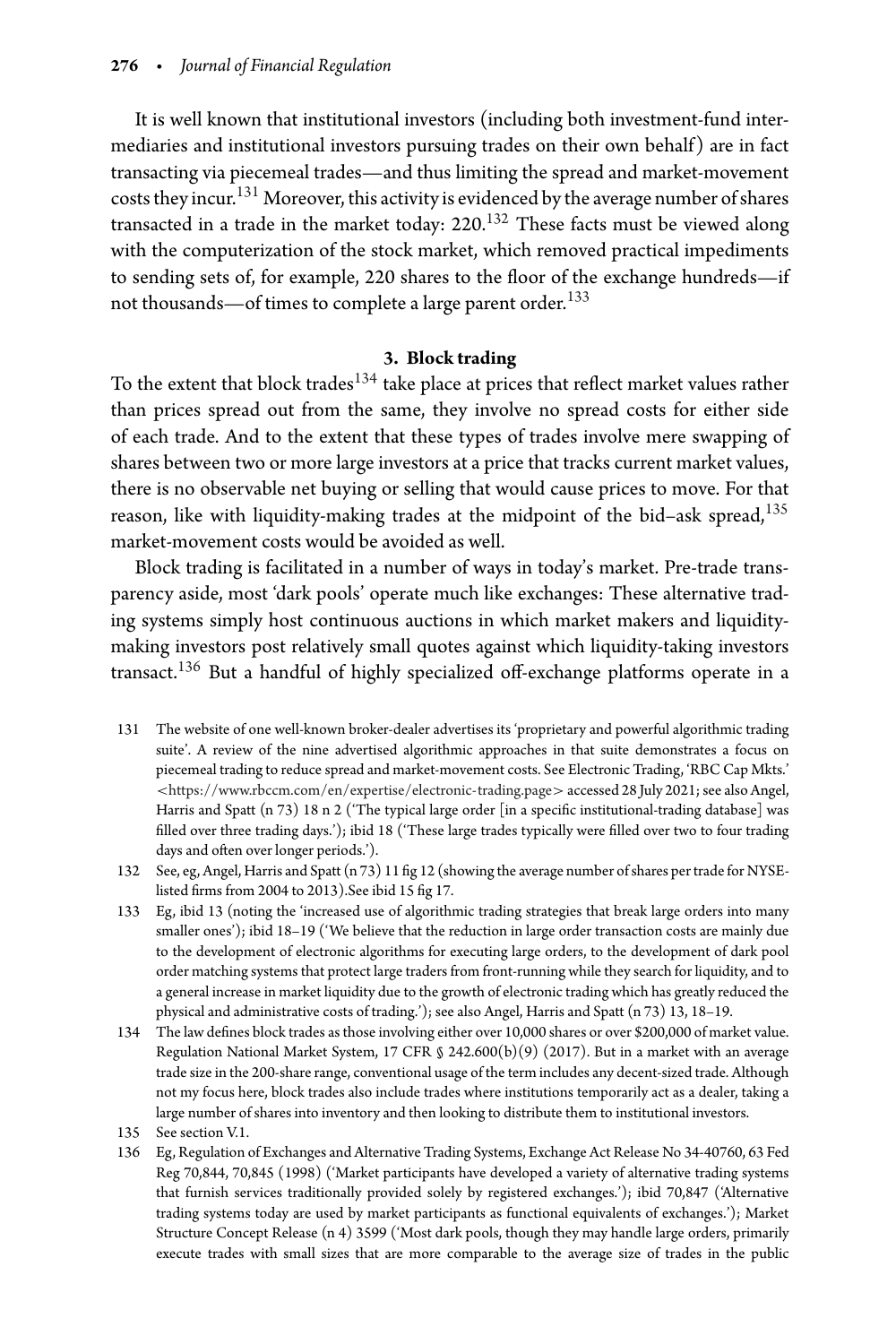distinct way, trying instead to bring together block traders to 'cross' their trades.<sup>[137](#page-24-0)</sup> These platforms market their services to large investors and their agents, encouraging them to post blocks along with an indication of whether they are buying or selling. When an opposite-side block arrives at the trading platform, the two transact against each other in a single trade at, for example, the current midpoint of the best bid and ask displayed nationwide.<sup>[138](#page-24-1)</sup> Trade reporting from the off-exchange platforms that match large traders with each other shows that they host a significant amount of trading.<sup>[139](#page-24-2)</sup>

Sophisticated investors (including those trading on behalf of a fund with passiveinvestor money or an institutional investor trading for its own account) are also free to find each other and enter into block trades on their own—all without the help of securities exchanges or even the off-exchange platforms considered significant enough to be regulated as 'alternative trading systems'. Indeed, large passive investors are known to send out indications of interest to each other less formal trading networks. For these investors, coming up with an agreed upon price for their transaction is generally not difficult. Before the large trade, each side will often be amenable to a proxy for the current market value, such as the volume-weighted-average price (VWAP) on the day or week of the transaction, or the midpoint of the nationwide inside spread displayed at the moment of the trade.

## **4. Information-asymmetry forecasting**

Savvy passive investors can predict (and avoid) heightened periods of information asymmetry.<sup>[140](#page-24-3)</sup> Whether the result of the well-publicized events or subtler market conditions, when these investors see information-asymmetry danger on the horizon, they can pause their non-time-sensitive buying and selling to avoid both the spread and market-movement costs.

The release of market-moving information is associated with heightened infor-mation asymmetry only for a brief moment in time.<sup>[141](#page-24-4)</sup> And such releases are often

markets*...* These dark pools that primarily match smaller orders*...* execute more than 90% of dark poll trading volume.').

- <span id="page-24-0"></span>137 See Market Structure Concept Release (n 4) 3599 ('[S]ome dark pools, such as block crossing networks, offer specialized size discovery mechanisms that attempt to bring large buyers and sellers in the same NMS stock together anonymously and to facilitate a trade between them. The average size of these block crossing networks can be as high as 50,000 shares.').
- <span id="page-24-1"></span>138 Eg, ibid 3600 n37 ('A crossing system is, typically, one that allows participants to enter unpriced orders to buy and sell securities. Orders are crossed at specified times at a price derived from another market.').
- <span id="page-24-2"></span>139 Two such well-known platforms are operated by broker-dealer firms are Liquidnet and POSIT. The latter's block-trading platform reported, for example, 14,500,000 shares transacted in block trades per day in May 2018, with an average of 15,500 shares swapped per transaction during that period. 'ITG Releases May 2018 U.S. Trading Volumes and Provides International Trading Commission Update' *GlobeNewswire* (8 June 2018, 6:59 AM) *<*[https://www.globenewswire.com/news-release/2018/06/08/1518893/0/en/I](https://www.globenewswire.com/news-release/2018/06/08/1518893/0/en/ITG-Releases-May-2018-U-S-Trading-Volumes-and-Provides-International-Trading-Commission-Update.html) [TG-Releases-May-2018-U-S-Trading-Volumes-and-Provides-International-Trading-Commission-U](https://www.globenewswire.com/news-release/2018/06/08/1518893/0/en/ITG-Releases-May-2018-U-S-Trading-Volumes-and-Provides-International-Trading-Commission-Update.html) [pdate.html](https://www.globenewswire.com/news-release/2018/06/08/1518893/0/en/ITG-Releases-May-2018-U-S-Trading-Volumes-and-Provides-International-Trading-Commission-Update.html)*>* accessed 28 July 2021.
- <span id="page-24-3"></span>140 Less savvy passive investors (namely, retail-level ones) may be less able to wield this tool. See sources cited at n 121 and accompanying text.
- <span id="page-24-4"></span>141 See, eg, Kevin S Haeberle and M Todd Henderson, 'Information-Dissemination Law: The Regulation of How Market-Moving Information Is Revealed' (2016) 101 Cornell L Rev 1373 (examining the ordinaryinvestor effects of legal efforts geared at ensuring that new market-moving information is made available to all investors at the same exact time).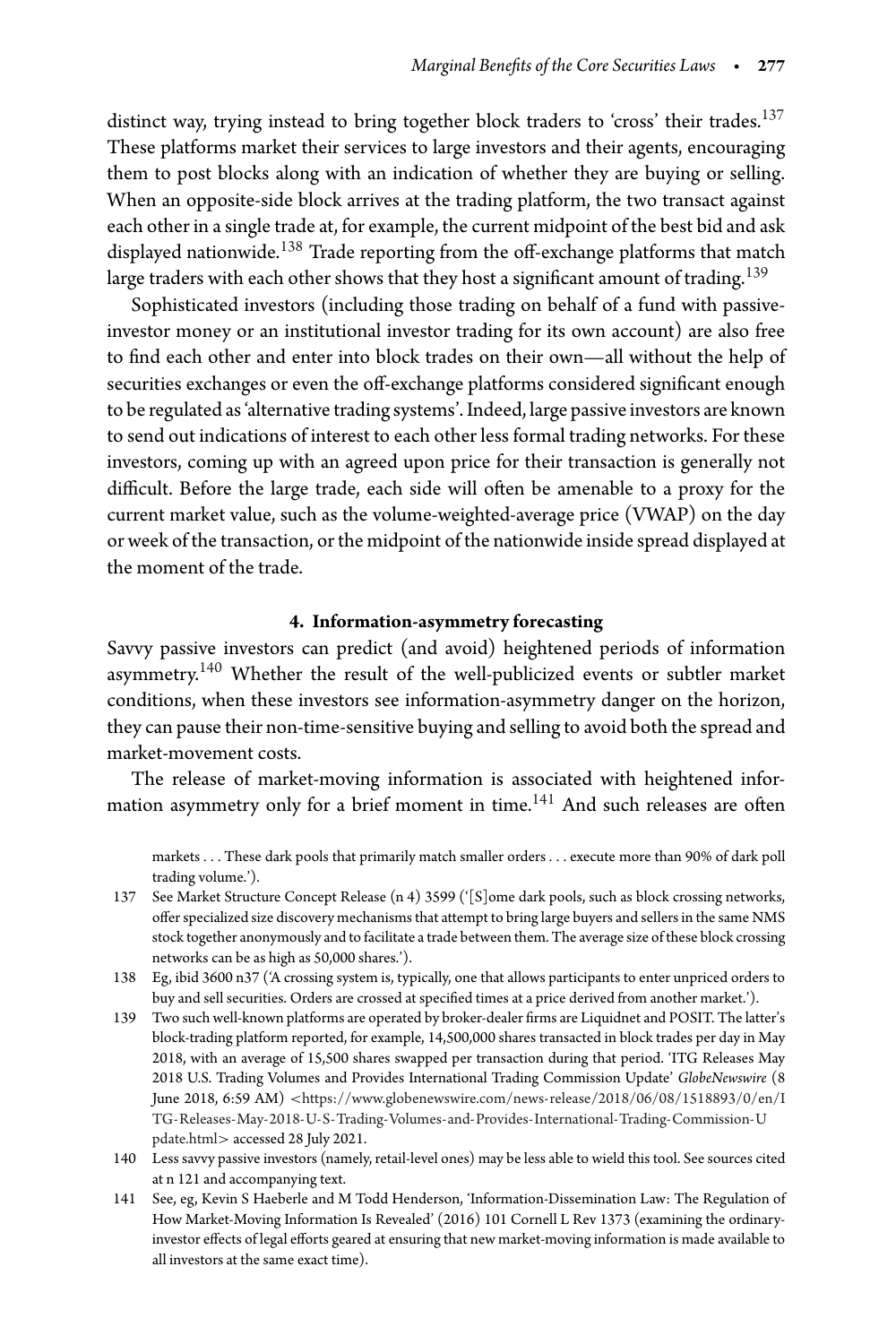foreseeable. For example, the US Department of Labor releases key economic indicators at well-advertised times.[142](#page-25-0) The same goes for other sources of similar data. The University of Michigan, for instance, has long released its Index of Consumer Sentiment every other Friday around 10:00 am.<sup>[143](#page-25-1)</sup>

Similarly, these periods can also be detected from derivative signs, such as spikes in trading volume or net buying or selling in a period. Such signs can be indicative of a market that is in the midst of adjusting to new information. Information-asymmetry forecasting can be conducted on a more general level too. For example, market participants understand that information asymmetry is typically going to be higher during corporate earnings season than on the Friday before Labor Day Weekend.

Notably, market makers at times cease to provide their services when they expect to detect (or begin to detect) the trading associated with heightened information asymmetry. By taking the step of removing themselves from the market, they broadly protect themselves from incurring losses to better-informed investors in that period. Sophisticated passive investors may not have their finger as tightly on the pulse of the market as the high-frequency traders that make markets for a living. But they too can detect at least the more obvious signs of impending (or in-progress) information digestion in the market. Or, they can detect the departure of the market makers associated with the same. In either case, they can protect themselves from incurring abnormal spread and market-movement costs.

### **VI. MAIN IMPLICATIONS**

This section steps back from the close study of the market provided above to set forth my main positive conclusion, offer related thinking as to the road forward for securities law, and raise key questions that remain.

### **1. Marginal benefits that are marginal in another sense of the word as well**

Taken together, the initial costs of information asymmetry for passive investors today presented in section III, their current size shown in section IV, and the effects of market mechanisms on the extent to which they are incurred examined in section V give rise to the inference that these costs are very much in check today. The benefits of reducing information asymmetry on the margin for passive investors are therefore very limited. In short, while the costs of information asymmetry for passive investors might be significant in the aggregate, it is hard to see significant larger passive-investor-based consumer-protection, fairness, and efficiency benefits<sup>[144](#page-25-2)</sup> to be had from further reductions to that asymmetry.

<span id="page-25-0"></span><sup>142</sup> Release Calendar: 2021, US Bureau Labor Stat (last updated 18 December 2020), *<*[https://www.bls.](https://www.bls.gov/schedule/2021/home.htm) [gov/schedule/2021/home.htm](https://www.bls.gov/schedule/2021/home.htm)*>* (displaying public calendar of the DOL's release schedule for economic indicators such as unemployment, producer and consumer price indices, exporter-importer price indices).

<span id="page-25-1"></span><sup>143</sup> See Surveys of Consumers, Univ Mich *<*<http://www.sca.isr.umich.edu>*>* (announcing the next release of survey revisions for the second or fourth Friday of each month); see also Grace Xing Hu, Jun Pan and Jiang Wang, 'Early Peek Advantage? Efficient Price Discovery with Tiered Information Disclosure' (2017) 126 J Fin Econ 399, 404 (studying market behaviour around these well-advertised information releases).

<span id="page-25-2"></span><sup>144</sup> See nn 5–7 and accompanying text (discussing the larger social costs thought to arise out of stock-market information asymmetry).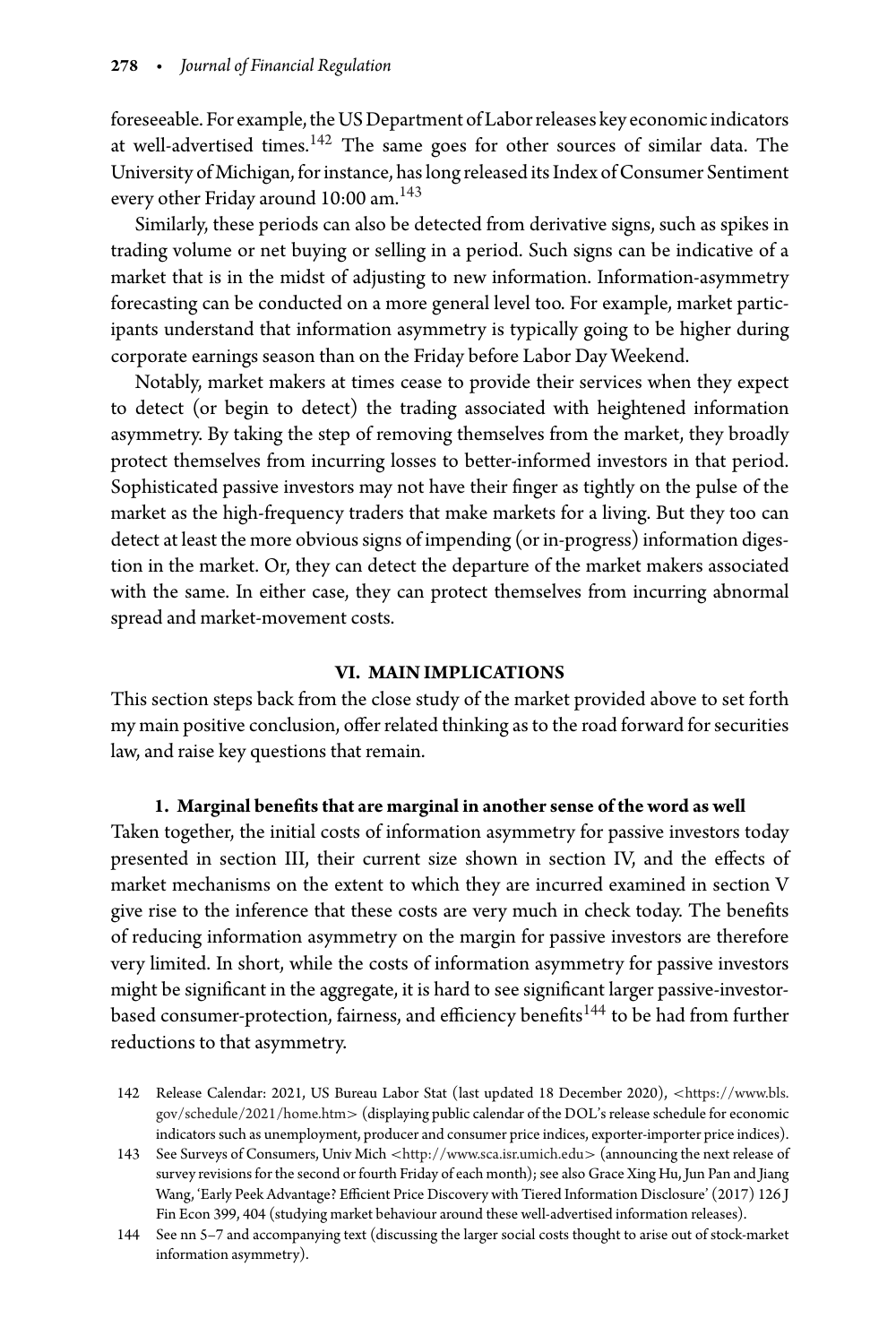My conclusion is underscored by the fact that a penny spread for a stock is so small that the law, worried about de minimis competitive jostling among liquidity providers complicating market interactions without any offsetting material benefit, generally pro-hibits the quotation of spreads any smaller for public-company stocks.<sup>[145](#page-26-0)</sup> This means that, even before considering the mitigating effects of the market mechanisms discussed in section V, the average spread quoted to passive investors today is, for over 86 per cent of the stocks in a fully diversified portfolio of US public-company stocks,  $146$  the one the SEC sets as the legal *minimum*. For medium-sized companies, and thus another almost 11 per cent of such a portfolio,  $147$  that average is but a single tick on the allowable price grid above that legal minimum. And even these spreads give a misleading large impression of the actual spread paid by passive investors today. For one thing, at least retail investors generally receive price improvement on that displayed spread thanks to undisplayed liquidity offered by internalizers.<sup>148</sup> For another, widespread use of hidden liquidity-making trading dictates that, for all investors, the displayed spread is larger than the actual spread that reigns in the market.<sup>149</sup> Moreover, both the presence of massive internalization and widespread hidden liquidity-making trading more generally dictate that both the displayed spread and the true spread have more shares quoted at them than is otherwise apparent.<sup>[150](#page-26-5)</sup>

Of course, one must also consider the scope of the third type of initial cost at issue what I labelled 'avoidance costs' in the taxonomy offered in section III. But the scope of those costs is inextricably tied to that of the first two types of costs in the taxonomy: spread and market-movement costs. While it is interesting to think about the avoidance costs incurred when passive investors use some of the market mechanisms discussed in section V, the benefits of using the core securities laws to reduce the costs passive investors incur to avoid spread and market-movement costs are unlikely to change my larger conclusion.

Importantly, all of the above thinking remains in force even if the conventional law and economics wisdom on the neutralizing effect of price discounts for investors $151$ is wrong. The above study looked at the relevant costs of information asymmetry without considering the extent to which those discounts negate them. My main positive conclusion, stated in its entirety, is thus the one indicated at the outset of this article: even if law and economics thinking (including my  $own<sup>152</sup>$ ) is wrong about the largesse of price discounts,<sup>[153](#page-26-8)</sup> the reductions to stock market information asymmetry provided

146 VTI (n 76) (numbers are as of 21 June 2021).

- <span id="page-26-2"></span>148 See section IV.1 (discussing internalization for retail-level investors).
- <span id="page-26-3"></span>149 See section V.1.
- <span id="page-26-4"></span>150 Ibid; section IV.1.
- <span id="page-26-5"></span>151 See n 14 and accompanying text.
- <span id="page-26-6"></span>152 See n 15.
- <span id="page-26-8"></span><span id="page-26-7"></span>153 See nn 13–15 and accompanying text.

<span id="page-26-0"></span><sup>145</sup> Rule 612 of Regulation National Market System sets out an allowable price grid for suppliers of liquidity, generally requiring them to post quotes in increments of no less than a penny for public stocks. 17 CFR § 242.611 (2017).

<span id="page-26-1"></span><sup>147</sup> Ibid.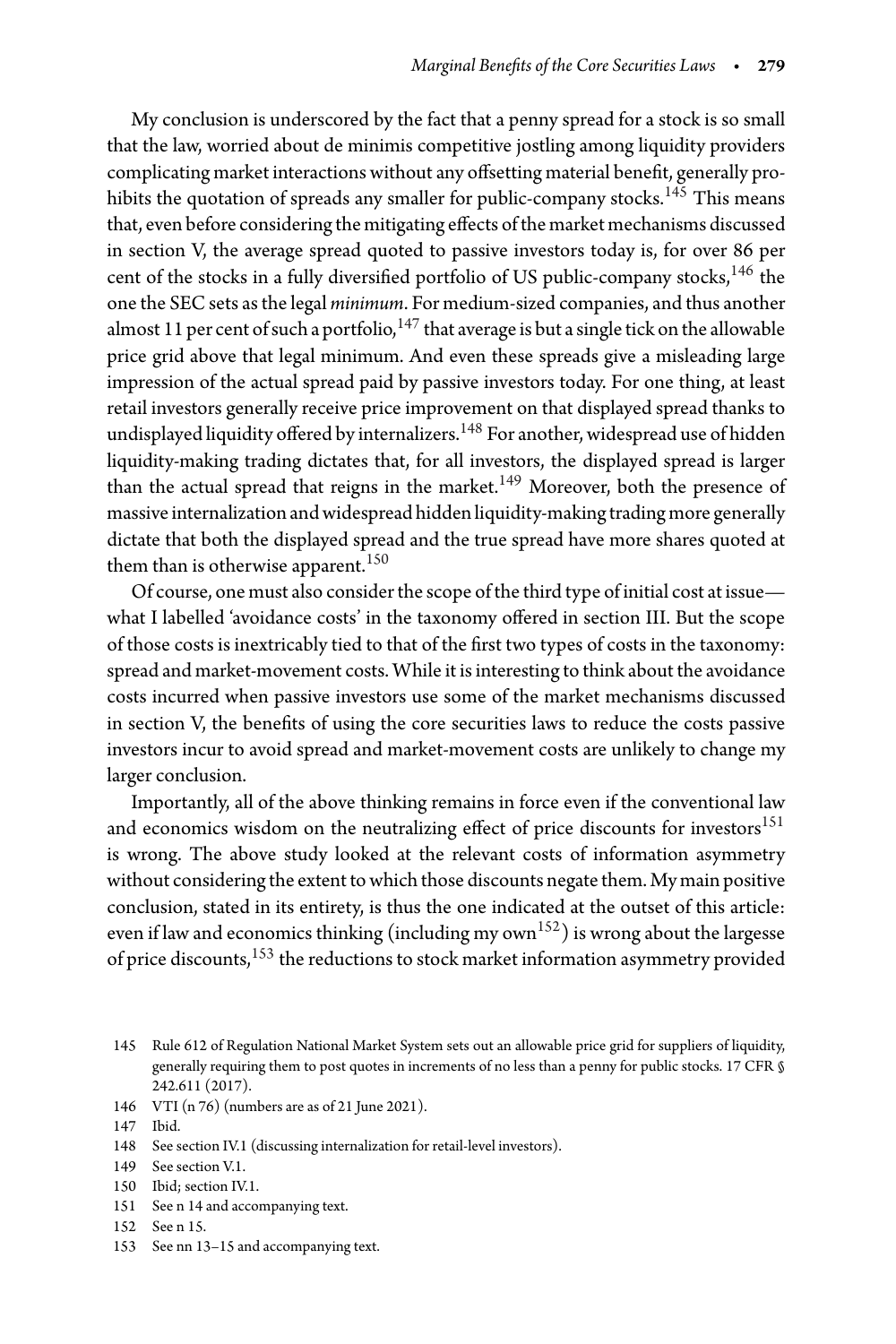by the core securities laws confer, at best, very limited investor-protection benefits on the margin today.

Of course, it is still possible that the marginal investor-protection benefits at issue nevertheless surpass the costs necessary to achieve them. Making such a showing with respect to the costs side of the equation is no simple task. That should be clear from the above effort to understand and detail the benefits side of the equation. The very (at best) limited nature of the marginal investor-protection benefits of the reductions to information asymmetry provided by the core securities laws has now been detailed. Yet, to the best of my knowledge, no work has done the same with respect to the cost side of the ledger. Given the picture of the, at best, very limited scope of the marginal benefits painted above and this absence of knowledge on the costs necessary to generate those benefits, the new leadership at the SEC, among others, should be dubious of the idea that those benefits dominate those costs—let alone do so in a way that generates net benefits that are material.

#### **2. The road forward for those in expansion mode**

For those who want to expand the core securities laws, there are principled ways forward. However, given the very limited nature of the investor-protection benefits detailed above, any such expansions should be driven by distinct policy justifications. This is because it is hard to identify any other investor-protection concern that is best addressed through increased issuer disclosure, fraud, and insider trading law.

To be sure, mere perceptions of fairness matter. So too does confidence in the market. But each of those concerns is better dealt with through other lower cost means—namely, investor education. That approach also hasthe benefit of not indulging misleading impressions of the status quo. Articles like the instant one can perhaps play a role in that education—even if only in an indirect manner in most circumstances.

According to law and economics scholars, the main social benefits of the core securities laws relate to effects on stock-price accuracy and, in turn, the operation of the economy[.154](#page-27-0) Thus, expansions of those laws may be desirable, for example, from a perspective focused on effects on sophisticated, information-driven investors. This expansion could even entail SEC rulemaking to improve the quality of things like climate-risk disclosure, to the extent such disclosure would improve price accuracy.

Along a similar vein, expansions to the core securities laws that lowered the cost of administering the law could be desirable. The overall desirability of such change is outside the scope of this article. But it is worth noting that it would vary depending on the precise change proposed. For example, broadening aspects of insider trading law<sup>155</sup> might lower the cost of prosecution in desirable ways, yet lack appeal if it nets not just socially undesirable insider trading, but also socially desirable fundamentalvalue trading. Or, expansion pursued by at least Congress might be justified based

<span id="page-27-1"></span>155 See section II.3.

<span id="page-27-0"></span><sup>154</sup> Merritt B Fox, 'Shelf Registration, Integrated Disclosure, and Underwriter Due Diligence: An Economic Analysis' (1984) 70 Va L Rev 1005, 1013–14 (discussing the main social benefits of securities laws that enhance stock-price accuracy: better capital allocation and corporate governance); Marcel Kahan, 'Securities Laws and the Social Cost of "Inaccurate" Stock Prices' (1992) 41 Duke LJ 977, 979 (same).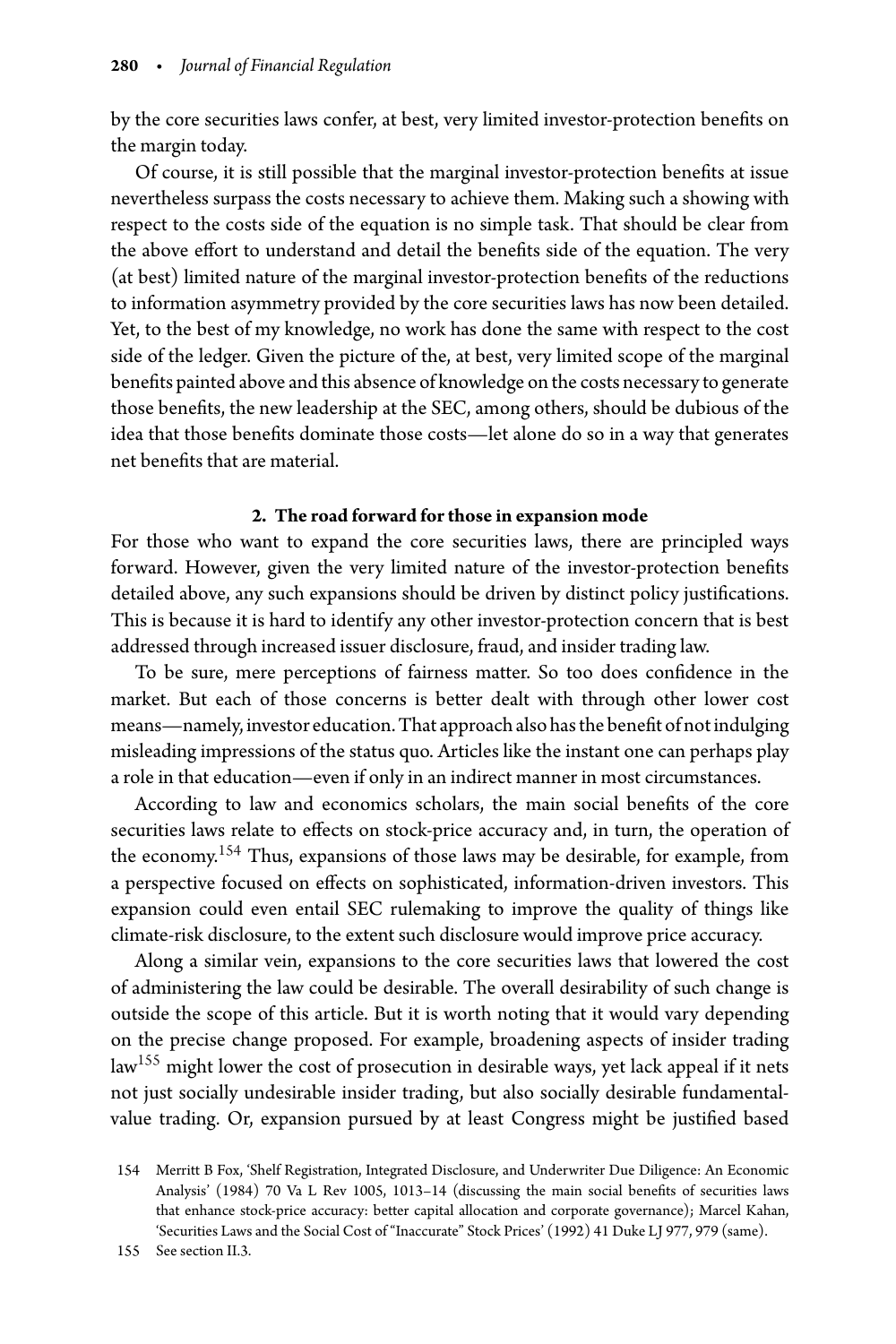on a more general desire to have more information about firms and their impact on society—including their impact on climate change, political campaigns, and wealth inequality.

Further, my conclusions on the core securities laws and passive investors do not speak to the potential of expanding other areas of securities law to help those investors in meaningful ways. For one thing, as I have argued in the past, reforms to rules that structure stock trading can provide such help.<sup>[156](#page-28-0)</sup> For another, rules imposing heightened duties on investment advisers and brokers likely do the same. Or, efforts to reduce the extent to which retirement savers incur investment-management fees $^{157}$ (including even index-fund ones<sup>158</sup>) might provide considerable investor-protection bang for the regulatory buck. Or perhaps even use of the core securities laws to regulate the primary market alone might do the same.

Lastly, it is at least theoretically possible that expansions to even the core securities laws could reduce information asymmetry in a way that provides meaningful investor protection in other important markets, beyond the stock market. In fact, corporate bonds make up a significant part of most diversified *investment* portfolios (as opposed to the diversified *equity-investment* portfolios in focus throughout this article). Yet, the present state of affairs in the corporate-bond market might be far from ideal for passive investors.<sup>159</sup> But given the results of the study at the heart of this article as well as the problems in focus in the work cited at the immediately preceding note, one would think that reforms that improved the structure of those markets would be far preferable to those that expanded issuer disclosure, fraud, and insider trading law.

**3. Two interesting questions triggered by the main conclusion and related analysis** Although thinking about them in detail is beyond the scope of this article, it is worth closing by touching on two interesting questions triggered by the main conclusion and related analysis offered above.

- <span id="page-28-0"></span>156 See Kevin S. Haeberle, *Stock-Market Law and the Accuracy of Public Companies' Stock Prices*, 2015 Colum. B. L. Rev. 121 (arguing that trading-platform access rules that require exchanges to remain open to all investors, yet allow off-exchange platforms to restrict access to their trading systems, help passive investors, albeit at a cost to informed investors and, in turn, price accuracy).
- <span id="page-28-1"></span>157 Eg, Burton G Malkiel, 'Returns from Investing in Equity Mutual Funds 1971 to 1991' (1995) 50 J Fin 549 (documenting mutual-fund fees that, on average, surpass the added returns of active investment management); see also William F Sharpe, 'Asset Allocation: Management Style and Performance Measurement' (1992) 18 J Portfolio Mgmt 7; Jonathan B Berk and Jules H van Binsbergen, 'Measuring Skill in the Mutual Fund Industry' (2015) 118 J Fin Econ 1.
- <span id="page-28-2"></span>158 See David C Brown and Shaun W Davies, 'Off Target: On the Underperformance of Target-Date Funds' (8 October 2020) (unpublished manuscript), *<*[https://papers.ssrn.com/sol3/papers.cfm?abstra](https://papers.ssrn.com/sol3/papers.cfm?abstract_id=3707755) [ct\\_id=3707755](https://papers.ssrn.com/sol3/papers.cfm?abstract_id=3707755)*>* (documenting target date funds' lagging performance—after the consideration of fees and cash drag—relative to funds composed of as little as four low-cost ETFs that replicate the investment strategy of the target date funds).
- <span id="page-28-3"></span>159 See, eg, Lawrence Harris, Transactions Costs, Trade Throughs, and Riskless Principal Trading in Corporate Bond Markets 2 (22 October 2015) (unpublished manuscript), [https://papers.ssrn.com/sol3/papers.](https://papers.ssrn.com/sol3/papers.cfm?abstract_id=2661801) [cfm?abstract\\_id=2661801](https://papers.ssrn.com/sol3/papers.cfm?abstract_id=2661801) (finding that the spread and related costs of trading corporate bonds are 'several times larger than costs for similar size trades in equity markets'); Amy K Edwards, Lawrence E Harris and Michael S Piwowar, 'Corporate Bond Market Transaction Costs and Transparency' (2007) 62 J Fin 1421.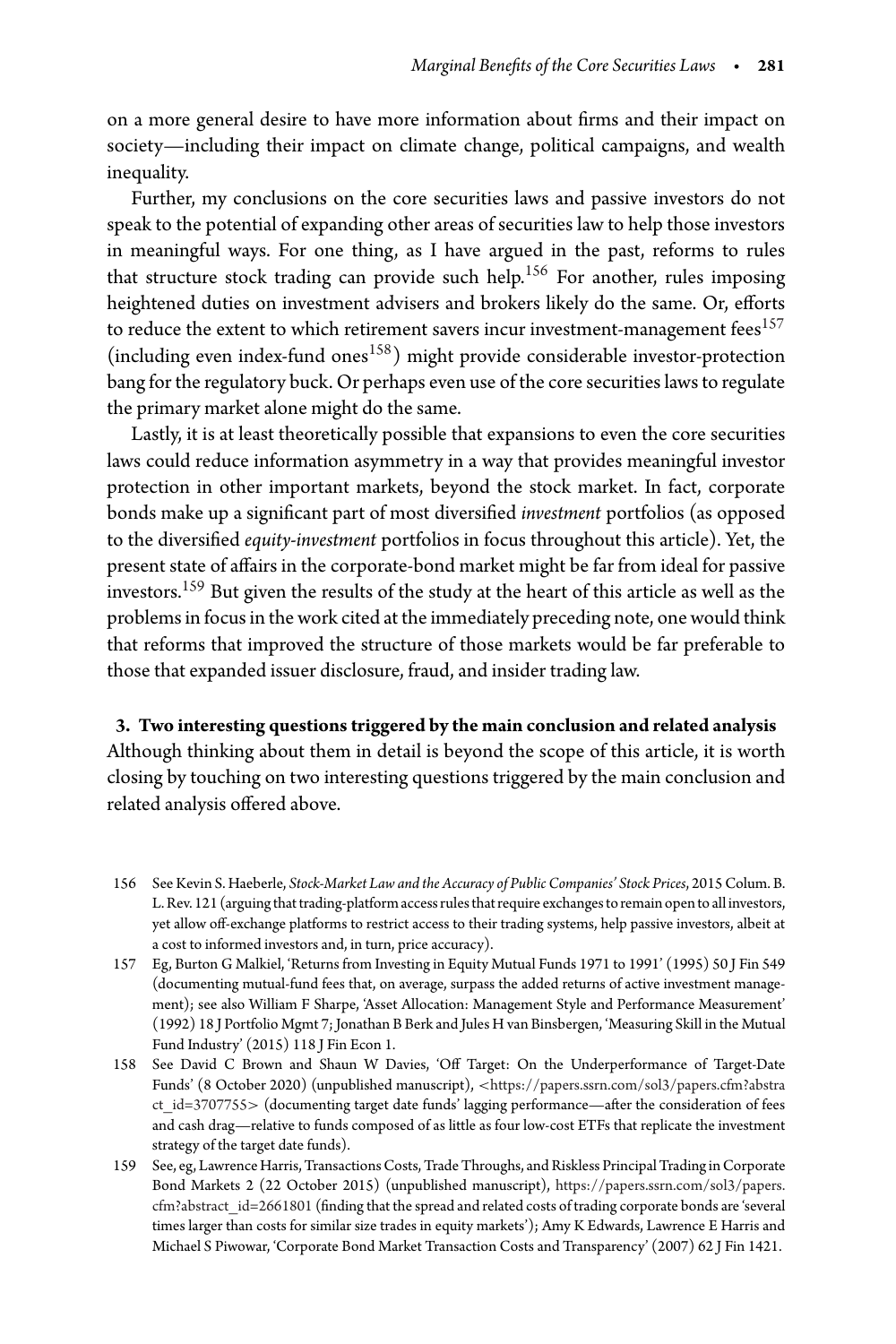First, to what extent are the very limited costs documented above the result of market forces rather than the core securities laws? A compelling story can be told in which market forces (namely, those associated with improvements in technology<sup>160</sup>) are primarily driving the low costs of information asymmetry detailed in this Article. Or, a related story can be told in which market dynamics along with the market-structure regulation envisioned in the Securities Act Amendments of 1975 and furthered by Regulation National Market System in 2005 are behind the limited costs.

If market forces (or even market forces along with market-structure regulation) are the primary driver of the low costs, then perhaps the current conversation about the core securities laws should be more about deregulation than expansion. For example, perhaps the ongoing, periodic disclosure regime could accomplish its investor-protection goals through semi-annual reporting rather than through the current quarterly system. However, even if deregulation made sense from an investor-protection perspective, it might make little sense from an efficiency one. And this article focuses only on the scope of investor-protection benefits of the core securities laws. Yet, those laws might do much to further more accurate stock pricing (on the margin and even beyond) and thus efficiency.<sup>[161](#page-29-1)</sup> So this article, standing on its own, does not lead to the conclusion that the core securities laws should be cut back even if those laws are providing a sub-optimally high level of regulation from an investor-protection perspective today.

Still, it is worth noting that the question at hand ties into a larger debate on just how far from the margin are the effects of the core securities laws. To many, even without mandatory disclosure backed by credibility-improving fraud laws and limits on pre-disclosure trading, firms would have much incentive to share information with honesty while restricting their insiders from trading.<sup>162</sup> Such practices decrease the costs of stock-market information asymmetry and thus improve liquidity.<sup>[163](#page-29-3)</sup> The end result is a lower cost of capital for firms.<sup>[164](#page-29-4)</sup> Thus, one has to wonder how different the above picture of very limited initial costs of information asymmetry for passive investors would be even if the law were to be rolled back significantly. Indeed, one has to wonder about the size of the same costs for fundamental-value investors.

Second, despite an ever-increasing amount of scholarly work tethered to economic realities, to what extent are those realities nevertheless continuing to be subordinated

- <span id="page-29-0"></span>160 See Angel, Harris and Spatt (n 73) 18–19 (opiningthatthe current high level of liquidity inthe stock market is 'due to the growth of electronic trading which has greatly reduced the physical and administrative costs of trading').
- 161 See n 154 and accompanying text.
- <span id="page-29-2"></span><span id="page-29-1"></span>162 See Frank H Easterbrook and Daniel R Fischel, *The Economic Structure of Corporate Law* (Harvard University Press 1991) 276–314; Roberta Romano, *The Advantage of Competitive Federalism for Securities Regulation* (AEI 2002); Easterbrook and Fischel (n 13) 709–13; Roberta Romano, 'Empowering Investors: A Market Approach to Securities Regulation' (1998) 107 Yale LJ 2359, 2367 (noting empirical research on the power of capital markets to assess the impact of legal regimes on investment returns and the 'entrepreneurial motivation [of firms] to reduce capital costs'); Mahoney (n 6) 647.
- <span id="page-29-3"></span>163 See Amihud and Mendelson (n 14) 246 ('The higher yields required on higher-spread stocks give firms an incentive to increase the liquidity of their securities, thus reducing their opportunity cost of capital. Consequently, liquidity-increasing financial policies may increase the value of the firm.'); ibid ('[I]nformation disclosures may be construed as investments in increased liquidity.'); ibid 224 ('[L]iquidity-increasing financial policies can reduce the firm's opportunity cost of capital *...* ').

<span id="page-29-4"></span>164 See n 163.